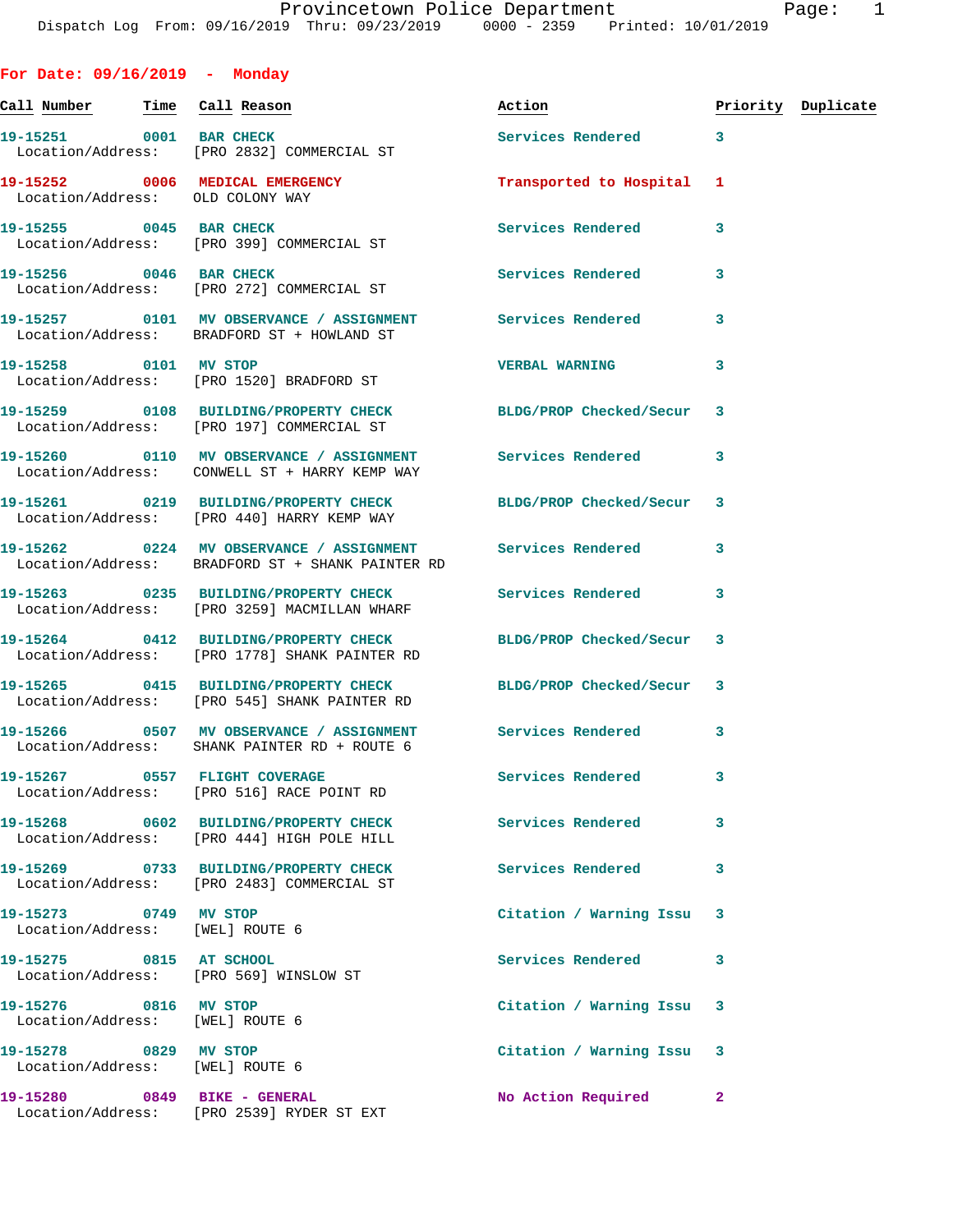|                                                                 | Dispatch Log From: 09/16/2019 Thru: 09/23/2019 0000 - 2359 Printed: 10/01/2019                                             | Provincetown Police Department |              | Page: 2 |  |
|-----------------------------------------------------------------|----------------------------------------------------------------------------------------------------------------------------|--------------------------------|--------------|---------|--|
|                                                                 | 19-15282 0909 TRAFFIC CONTROL Services Rendered 3<br>Location/Address: [PRO 3296] SHANK PAINTER RD                         |                                |              |         |  |
|                                                                 | 19-15283 0917 GENERAL INFO<br>Location/Address: [PRO 542] SHANK PAINTER RD<br>Docation/Address: [PRO 542] SHANK PAINTER RD |                                |              |         |  |
|                                                                 | 19-15288 1015 TRAFFIC CONTROL<br>Location/Address: [PRO 308] COMMERCIAL ST                                                 | SPOKEN TO                      | 3            |         |  |
|                                                                 | 19-15290 1029 MV COMPLAINT<br>Location/Address: CENTRAL ST + COMMERCIAL ST                                                 | SPOKEN TO                      | $\mathbf{2}$ |         |  |
|                                                                 | 19-15291 1033 LOST PROPERTY<br>Location/Address: [PRO 1759] COMMERCIAL ST                                                  | Services Rendered              | $\mathbf{3}$ |         |  |
|                                                                 | 19-15292 1047 MV OBSERVANCE / ASSIGNMENT Services Rendered 3<br>Location/Address: HARRY KEMP WAY + HOWLAND ST              |                                |              |         |  |
| 19-15293 1053 MV STOP                                           | Location/Address: ROUTE 6 + SNAIL RD                                                                                       | <b>VERBAL WARNING</b>          | $\mathbf{3}$ |         |  |
|                                                                 | 19-15295 1209 LOST PROPERTY<br>Location/Address: [PRO 542] SHANK PAINTER RD                                                | Services Rendered              | $\mathbf{3}$ |         |  |
| Refer To Accident: 19-82-AC                                     | 19-15296 1220 MV HIT & RUN<br>Location/Address: [PRO 339] COMMERCIAL ST                                                    | SPOKEN TO                      | $\mathbf{2}$ |         |  |
|                                                                 | 19-15297 1242 LARCENY / FORGERY / FRAUD SPOKEN TO<br>Location/Address: [PRO 1270] ALDEN ST                                 |                                | $\mathbf{2}$ |         |  |
|                                                                 | 19-15298 1302 MEDICAL EMERGENCY<br>Location/Address: [PRO 3145] RACE POINT RD                                              | Transported to Hospital 1      |              |         |  |
| Refer To Accident: 19-82-AC                                     | 19-15299 1350 FOLLOW UP<br>Location/Address: [PRO 339] COMMERCIAL ST                                                       | Services Rendered 2            |              |         |  |
| 19-15300 1353 BIKE - GENERAL<br>Location/Address: COMMERCIAL ST |                                                                                                                            | Services Rendered              | $\mathbf{2}$ |         |  |
| 19-15302 1456 AT SCHOOL                                         | Location/Address: [PRO 569] WINSLOW ST                                                                                     | Services Rendered 3            |              |         |  |
|                                                                 | 19-15305 1645 PARK, WALK & TALK 1999 Services Rendered 3<br>Location/Address: [PRO 105] COMMERCIAL ST                      |                                |              |         |  |
| 19-15306 1654 MV STOP                                           | Location/Address: [PRO 3873] CONWELL ST                                                                                    | <b>VERBAL WARNING</b>          | 3            |         |  |
|                                                                 | 19-15307 1713 SERVICE CALL - POLICE<br>Location/Address: [PRO 285] COMMERCIAL ST                                           | Services Rendered 3            |              | 1       |  |
| 19-15308 1802 MV STOP<br>Location/Address: [PRO 2479] ROUTE 6   |                                                                                                                            | <b>VERBAL WARNING</b>          | 3            |         |  |
| 19-15310 1943 MV STOP<br>Location/Address: [PRO 2513] ROUTE 6   |                                                                                                                            | No Action Required             | 3            |         |  |
| Location/Address: BRADFORD ST                                   | 19-15311 2034 MV OBSERVANCE / ASSIGNMENT Services Rendered                                                                 |                                | 3            |         |  |
|                                                                 | 19-15312 2036 BUILDING/PROPERTY CHECK Services Rendered<br>Location/Address: [PRO 2494] BRADFORD ST                        |                                | 3            |         |  |
|                                                                 | 19-15313 2037 MV OBSERVANCE / ASSIGNMENT Services Rendered 3<br>Location/Address: BRADFORD ST + HOWLAND ST                 |                                |              |         |  |
| 19-15314 2037 MV STOP<br>Location/Address: BRADFORD ST          |                                                                                                                            | Citation / Warning Issu 3      |              |         |  |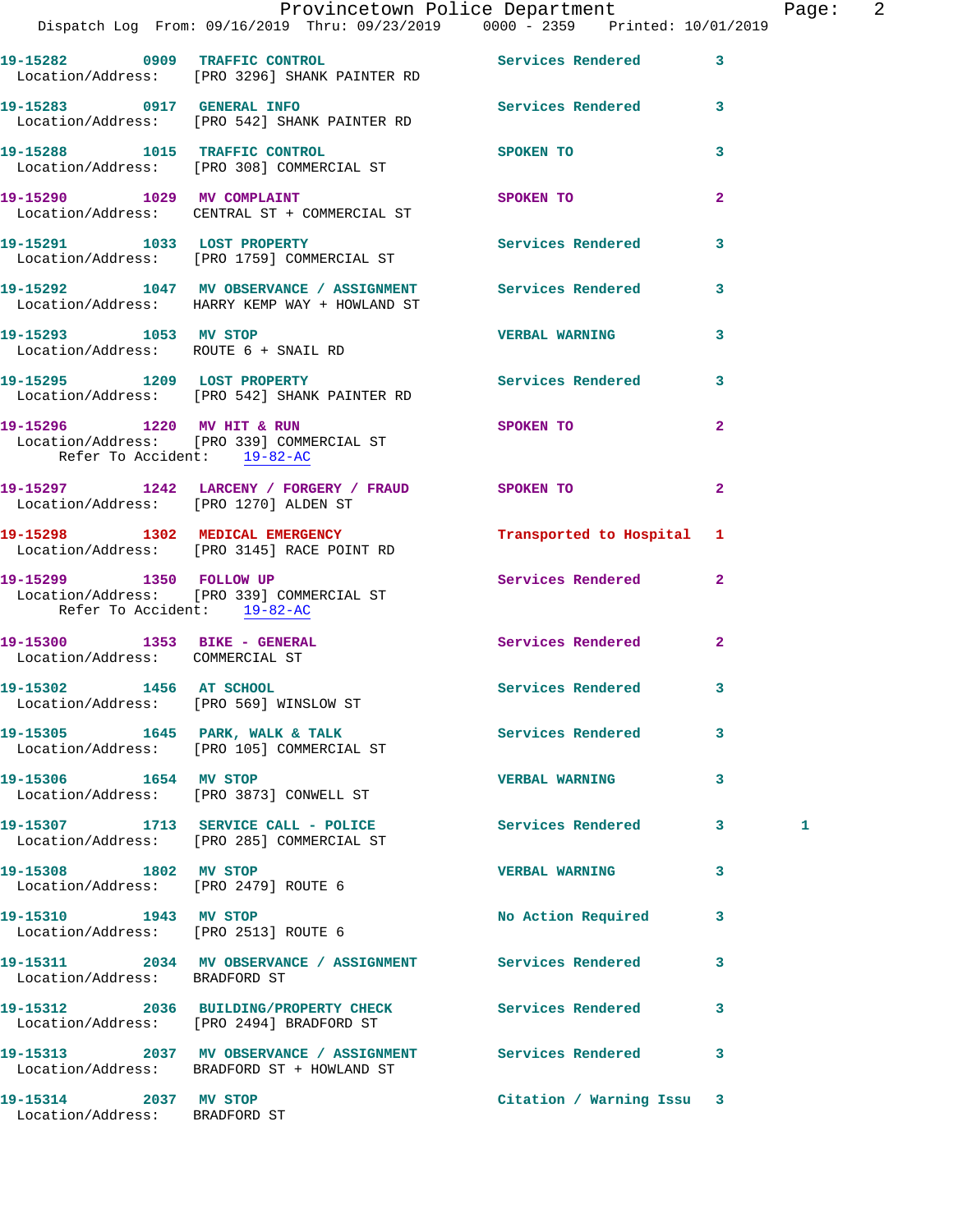|                                                                  | Provincetown Police Department<br>Dispatch Log From: 09/16/2019 Thru: 09/23/2019 0000 - 2359 Printed: 10/01/2019 |                                       |   | Page: 3 |  |
|------------------------------------------------------------------|------------------------------------------------------------------------------------------------------------------|---------------------------------------|---|---------|--|
|                                                                  | 19-15316 2054 MV STOP<br>Location/Address: BRADFORD ST + CARVER ST                                               | <b>VERBAL WARNING</b>                 | 3 |         |  |
|                                                                  | 19-15317 2231 BUILDING/PROPERTY CHECK BLDG/PROP Checked/Secur 3<br>Location/Address: [PRO 1952] COMMERCIAL ST    |                                       |   |         |  |
|                                                                  | 19-15318 2233 NOISE COMPLAINT<br>Location/Address: [PRO 1563] CONWELL ST                                         | SPOKEN TO                             | 3 |         |  |
|                                                                  | 19-15319 2246 BUILDING/PROPERTY CHECK BLDG/PROP Checked/Secur 3<br>Location/Address: [PRO 182] COMMERCIAL ST     |                                       |   |         |  |
| Location/Address: ROUTE 6 + SNAIL RD                             | 19-15320 2332 MV OBSERVANCE / ASSIGNMENT Services Rendered                                                       |                                       | 3 |         |  |
|                                                                  | 19-15321 2340 BUILDING/PROPERTY CHECK BLDG/PROP Checked/Secur 3<br>Location/Address: [PRO 3259] MACMILLAN WHARF  |                                       |   |         |  |
|                                                                  | 19-15322 2355 MV OBSERVANCE / ASSIGNMENT Services Rendered 3<br>Location/Address: BRADFORD ST + HOWLAND ST       |                                       |   |         |  |
| For Date: $09/17/2019$ - Tuesday                                 |                                                                                                                  |                                       |   |         |  |
|                                                                  | 19-15324 0017 MV STOP<br>Location/Address: BRADFORD ST + THISTLEMORE RD                                          | VERBAL WARNING 3                      |   |         |  |
|                                                                  | 19-15323 0021 BUILDING/PROPERTY CHECK Services Rendered<br>Location/Address: [PRO 3430] COMMERCIAL ST            |                                       | 3 |         |  |
|                                                                  | 19-15325 0045 MV OBSERVANCE / ASSIGNMENT Services Rendered<br>Location/Address: SHANK PAINTER RD + BRADFORD ST   |                                       | 3 |         |  |
|                                                                  | 19-15326 0057 BUILDING/PROPERTY CHECK<br>Location/Address: [PRO 1638] COMMERCIAL ST                              | BLDG/PROP Checked/Secur 3             |   |         |  |
|                                                                  | 19-15327 0109 MV OBSERVANCE / ASSIGNMENT Services Rendered 3<br>Location/Address: BRADFORD ST + RYDER ST         |                                       |   |         |  |
| Location/Address: [PRO 3287] ROUTE 6                             | 19-15329 0153 BUILDING/PROPERTY CHECK Services Rendered 3                                                        |                                       |   |         |  |
|                                                                  | 19-15330 0210 BUILDING/PROPERTY CHECK Services Rendered 3<br>Location/Address: [PRO 2490] PROVINCELANDS RD       |                                       |   |         |  |
| 19-15332 0213 NOISE COMPLAINT<br>Location/Address: COMMERCIAL ST |                                                                                                                  | SPOKEN TO                             | 3 |         |  |
|                                                                  | 19-15331 0219 BUILDING/PROPERTY CHECK Services Rendered<br>Location/Address: [PRO 2499] RACE POINT RD            |                                       | 3 |         |  |
|                                                                  | 19-15333 0356 BUILDING/PROPERTY CHECK BLDG/PROP Checked/Secur 3<br>Location/Address: [PRO 2859] BRADFORD ST      |                                       |   |         |  |
|                                                                  | 19-15334 0427 BUILDING/PROPERTY CHECK BLDG/PROP Checked/Secur 3<br>Location/Address: [PRO 1886] BRADFORD ST      |                                       |   |         |  |
| Location/Address: ROUTE 6 + SNAIL RD                             | 19-15335 0518 MV OBSERVANCE / ASSIGNMENT Services Rendered 3                                                     |                                       |   |         |  |
|                                                                  | 19-15336 0603 BUILDING/PROPERTY CHECK BLDG/PROP Checked/Secur 3<br>Location/Address: [PRO 2898] JEROME SMITH RD  |                                       |   |         |  |
|                                                                  | 19-15337 0604 SERVICE CALL - POLICE<br>Location/Address: [PRO 516] RACE POINT RD                                 | Services Rendered 3                   |   |         |  |
|                                                                  | 19-15338 0607 PARK, WALK & TALK<br>Location: [PRO 3431] LOPES SQUARE                                             | SPOKEN TO THE SPOKEN OF THE SPOKEN TO | 3 |         |  |
|                                                                  | 19-15339 0728 LOST CT LICENSE<br>Location/Address: [PRO 542] SHANK PAINTER RD                                    | Services Rendered 3                   |   |         |  |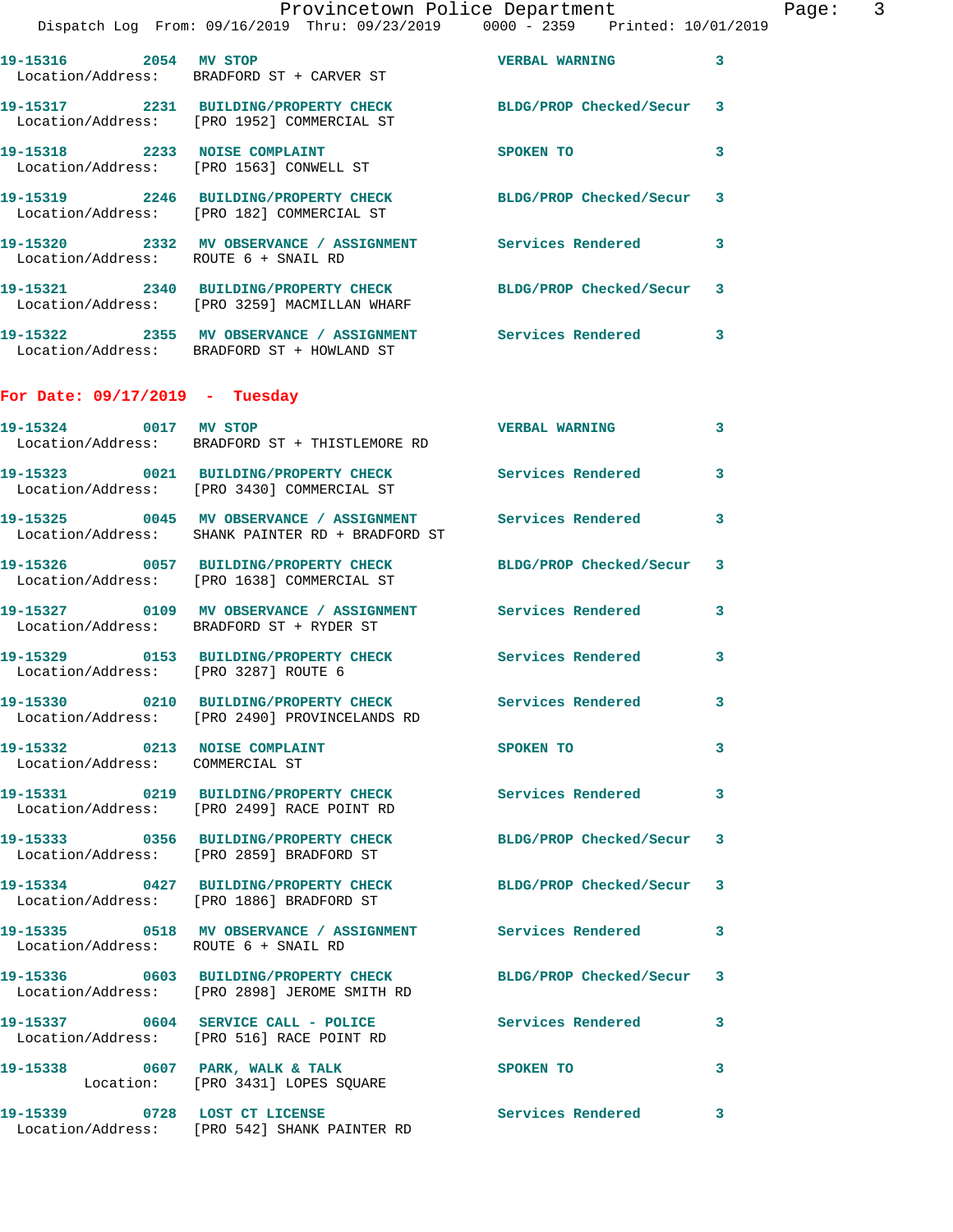|                                                                   | 19-15340 0746 MEDICAL EMERGENCY<br>Location/Address: [PRO 1712] FRANKLIN ST                                  | PATIENT REFUSAL          | 1              |   |
|-------------------------------------------------------------------|--------------------------------------------------------------------------------------------------------------|--------------------------|----------------|---|
|                                                                   | 19-15342 0753 SERVICE CALL - POLICE Services Rendered<br>Location/Address: [PRO 519] RACE POINT RD           |                          | 3              |   |
| 19-15343 0811 AT SCHOOL                                           | Location/Address: [PRO 569] WINSLOW ST                                                                       | Services Rendered        | 3              |   |
|                                                                   | 19-15344 0816 SERVICE CALL - POLICE Services Rendered<br>Location/Address: [PRO 518] RACE POINT RD           |                          | 3              |   |
|                                                                   | 19-15345 0921 ALARM - FIRE<br>Location/Address: [PRO 488] MAYFLOWER ST                                       | Services Rendered        | 1              |   |
|                                                                   | 19-15346 0929 LOST WEDDING BAND<br>Location/Address: [PRO 542] SHANK PAINTER RD                              | Services Rendered        | 3              |   |
|                                                                   | 19-15347 0937 SERVICE CALL - POLICE<br>Location/Address: JEROME SMITH RD + SHANK PAINTER RD                  | <b>Services Rendered</b> | 3              |   |
| 19-15348 1033 MV STOP<br>Location/Address: [PRO 2513] ROUTE 6     |                                                                                                              | <b>Vehicle Towed</b>     | $\mathbf{3}$   | 1 |
|                                                                   | 19-15349 1038 DISORDERLY<br>Location/Address: [PRO 1952] COMMERCIAL ST                                       | Services Rendered        | 1              |   |
|                                                                   | 19-15350 1141 911 - GENERAL<br>Location/Address: [PRO 2490] PROVINCELANDS RD                                 | Referred to Other Agenc  | 1              |   |
| Location/Address: [PRO 3287] ROUTE 6                              | 19-15352 1214 BUILDING/PROPERTY CHECK BLDG/PROP Checked/Secur 3                                              |                          |                |   |
| Location/Address: ROUTE 6 + SNAIL RD                              | 19-15353 1232 MV OBSERVANCE / ASSIGNMENT Services Rendered                                                   |                          | 3              |   |
|                                                                   | 19-15354 1257 PARK, WALK & TALK<br>Location/Address: [PRO 2490] PROVINCELANDS RD                             | Services Rendered        | 3              |   |
| 19-15356 1309 MV DISABLED<br>Location/Address: [PRO 2519] ROUTE 6 |                                                                                                              | Services Rendered        | $\overline{a}$ |   |
|                                                                   | 19-15357 1336 MEDICAL EMERGENCY<br>Location/Address: [PRO 2977] COMMERCIAL ST                                | Transported to Hospital  | 1              |   |
| 19-15358 1406 FOLLOW UP                                           | Location/Address: [PRO 569] WINSLOW ST<br>Refer To Arrest: 19-85-AR                                          | <b>FOLLOW UP</b>         | 2              |   |
|                                                                   | 19-15359 1426 DISTURBANCE - FIGHT / ARGUMENT Services Rendered<br>Location/Address: [PRO 2053] COMMERCIAL ST |                          | 1              |   |
| Location/Address: [PRO 439] GOSNOLD ST                            | 19-15361 1601 COMPLAINT - GENERAL                                                                            | <b>Services Rendered</b> | 3              |   |
|                                                                   | 19-15362 1658 COMPLAINT - GENERAL<br>Location/Address: [PRO 214] COMMERCIAL ST                               | <b>SPOKEN TO</b>         | 3              |   |
|                                                                   | 19-15363 2159 ASSIST CITIZEN<br>Location/Address: [PRO 2737] COMMERCIAL ST                                   | <b>SPOKEN TO</b>         | 3              |   |
| 19-15364 2226 DISORDERLY                                          | Location/Address: [PRO 300] COMMERCIAL ST                                                                    | SPOKEN TO                | 1              |   |
|                                                                   | 19-15365 2338 BUILDING/PROPERTY CHECK<br>Location/Address: [PRO 2483] COMMERCIAL ST                          | <b>Services Rendered</b> | 3              |   |

**For Date: 09/18/2019 - Wednesday**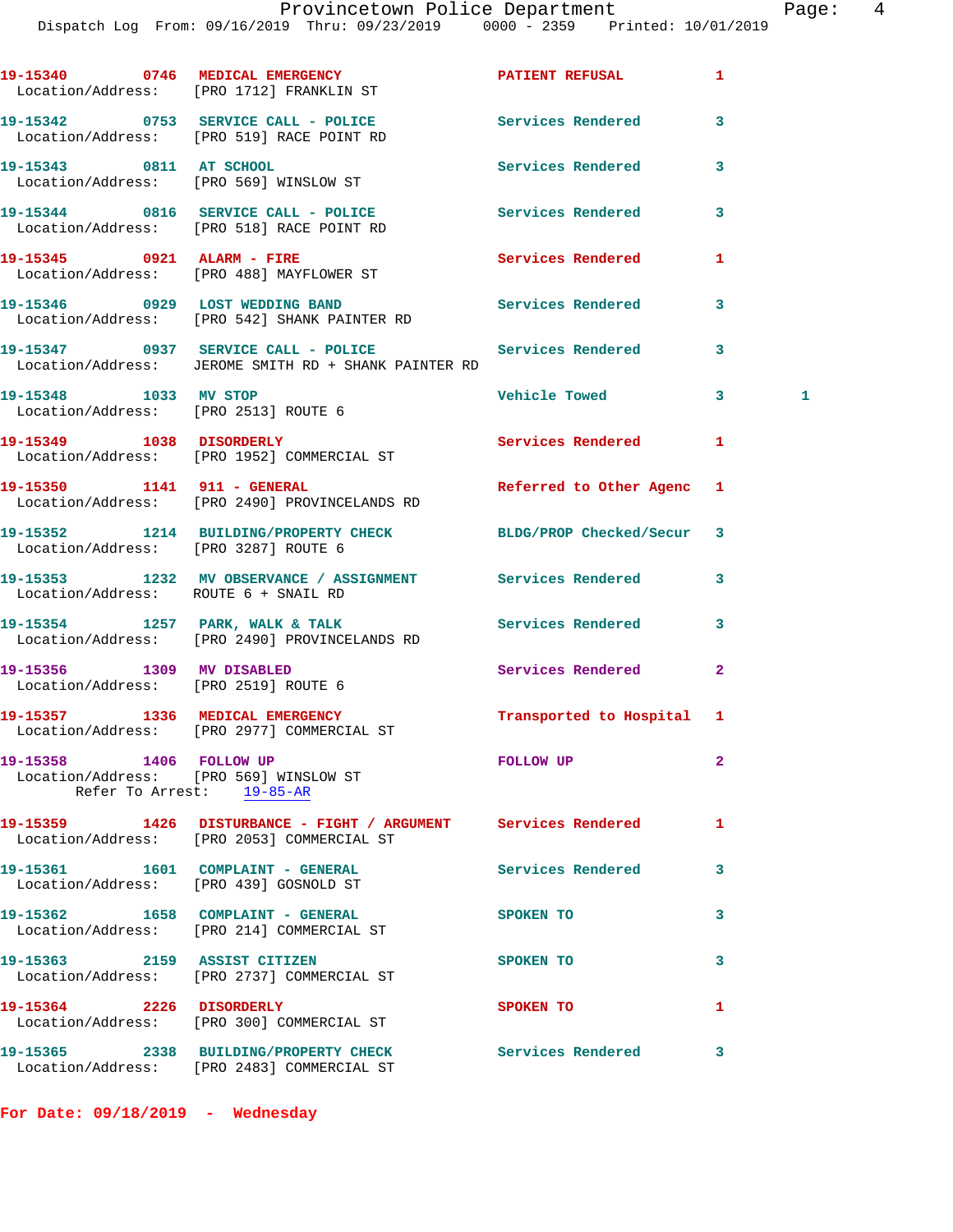|                                        | Provincetown Police Department The Page: 5<br>Dispatch Log From: 09/16/2019 Thru: 09/23/2019 0000 - 2359 Printed: 10/01/2019 |                           |              |  |
|----------------------------------------|------------------------------------------------------------------------------------------------------------------------------|---------------------------|--------------|--|
|                                        | 19-15366 0006 SUSPICIOUS ACTIVITY SPOKEN TO<br>Location/Address: [PRO 2539] RYDER ST EXT                                     |                           | $\mathbf{2}$ |  |
|                                        | 19-15367 0018 BUILDING/PROPERTY CHECK BLDG/PROP Checked/Secur 3<br>Location/Address: [PRO 3259] MACMILLAN WHARF              |                           |              |  |
| Location/Address: ROUTE 6 + SNAIL RD   | 19-15368 0030 MV OBSERVANCE / ASSIGNMENT Services Rendered                                                                   |                           | 3            |  |
|                                        | 19-15370     0058 BUILDING/PROPERTY CHECK        Services Rendered<br>Location/Address:   [PRO 2540] RACE POINT RD           |                           | $\mathbf{3}$ |  |
|                                        | 19-15371 0110 SUSPICIOUS ACTIVITY<br>Location/Address: [PRO 447] JEROME SMITH RD                                             | Services Rendered         | $\mathbf{2}$ |  |
| Location/Address: [PRO 94] BRADFORD ST | 19-15372 0122 MV OBSERVANCE / ASSIGNMENT Services Rendered                                                                   |                           | 3            |  |
|                                        | 19-15373 0138 MV OBSERVANCE / ASSIGNMENT Services Rendered 3<br>Location/Address: BRADFORD ST + HOWLAND ST                   |                           |              |  |
|                                        | 19-15374 0501 MEDICAL EMERGENCY<br>Location/Address: [PRO 542] SHANK PAINTER RD                                              | Transported to Hospital 1 |              |  |
|                                        | 19-15375 0606 SERVICE CALL - POLICE 3 Services Rendered 3<br>Location/Address: [PRO 516] RACE POINT RD                       |                           |              |  |
|                                        | 19-15376 0628 BUILDING/PROPERTY CHECK BLDG/PROP Checked/Secur 3<br>Location/Address: [PRO 2898] JEROME SMITH RD              |                           |              |  |
|                                        | 19-15377 0724 ASSIST DEPARTMENT / MUTUAL AID Services Rendered 3<br>Location/Address: [PRO 542] SHANK PAINTER RD             |                           |              |  |
|                                        | 19-15379 0812 AT SCHOOL<br>Location/Address: [PRO 569] WINSLOW ST                                                            | Services Rendered         | 3            |  |
|                                        | 19-15381 0826 PARK, WALK & TALK 3 Services Rendered 3<br>Location/Address: [PRO 3405] COMMERCIAL ST                          |                           |              |  |
| Location/Address: [PRO 521] ROUTE 6    | 19-15383 1003 MV STOP                                                                                                        | <b>VERBAL WARNING</b>     | 3            |  |
| 19-15385 1010 MV STOP                  | Location/Address: NELSON AVE + RACE POINT RD                                                                                 | <b>VERBAL WARNING</b>     |              |  |
| 19-15386 1123 PET PANTRY               | Location/Address: [PRO 3296] SHANK PAINTER RD                                                                                | Services Rendered         | 3            |  |
| 19-15388 1133 TRESPASS                 | Location/Address: [PRO 564] BAYBERRY AVE                                                                                     | Services Rendered         | $\mathbf{2}$ |  |
|                                        | 19-15389 1307 PARK, WALK & TALK<br>Location/Address: [PRO 537] SHANK PAINTER RD                                              | <b>Services Rendered</b>  | 3            |  |
|                                        | 19-15390 1319 MEDICAL EMERGENCY<br>Location/Address: [PRO 440] HARRY KEMP WAY                                                | Transported to Hospital 1 |              |  |
|                                        | 19-15392 1342 PARK, WALK & TALK<br>Location/Address: [PRO 287] COMMERCIAL ST                                                 | Services Rendered         | 3            |  |
|                                        | 19-15393 1349 TRAILER COMPLAINT<br>Location/Address: [PRO 3430] COMMERCIAL ST                                                | Services Rendered         | $\mathbf{2}$ |  |
|                                        | 19-15394 1355 PET PANTRY<br>Location/Address: [PRO 488] MAYFLOWER ST                                                         | Services Rendered         | 3            |  |
| 19-15395 1438 911 - GENERAL            | Location/Address: [PRO 3670] SHANK PAINTER RD                                                                                | No Action Required        | 1            |  |

Location/Address: [PRO 2343] BREWSTER ST

**19-15397 1510 SERVE SUMMONS Could Not Locate 3**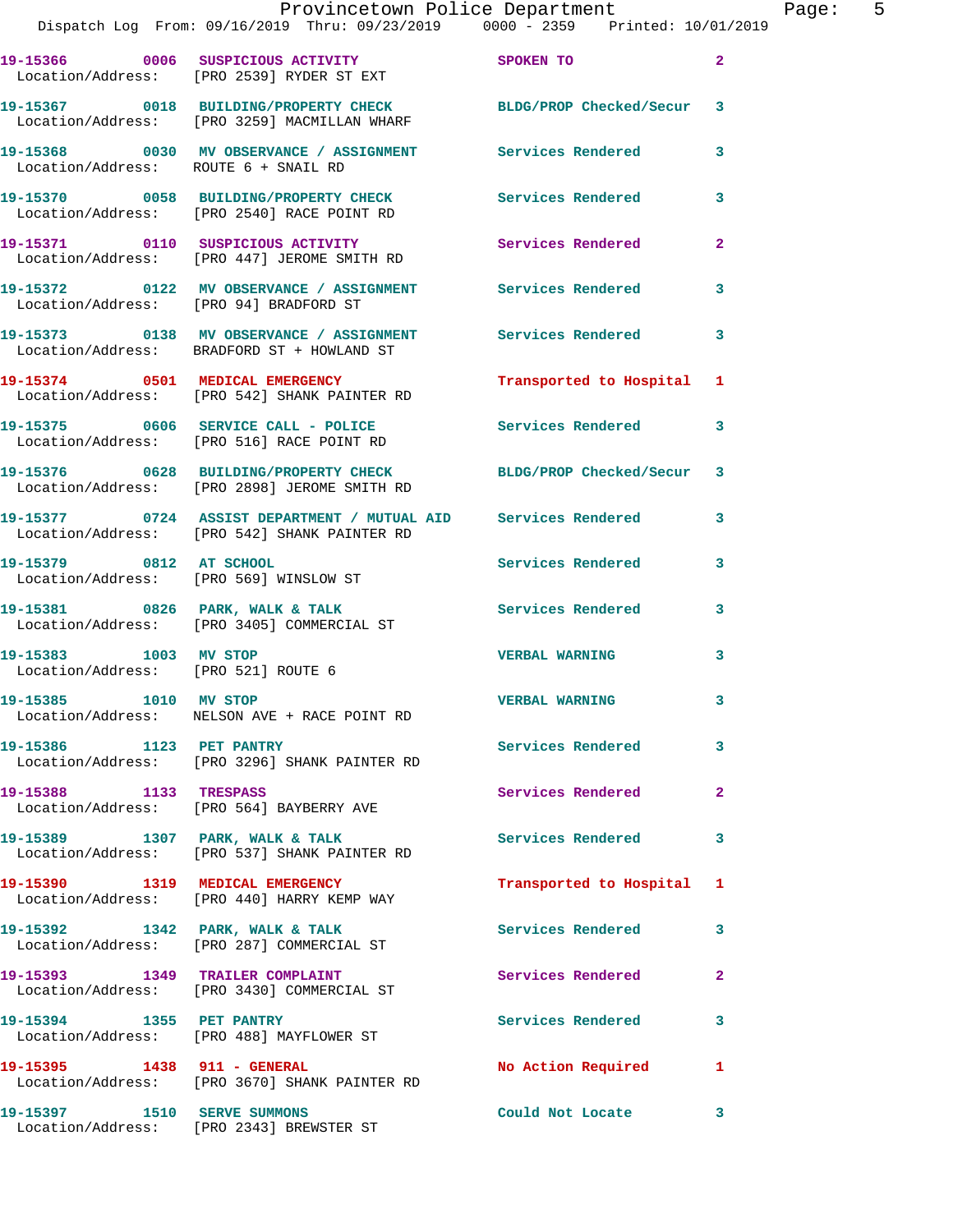|                                                                      | 19-15396 1513 SERVICE CALL - POLICE 1997 Services Rendered<br>Location/Address: [PRO 569] WINSLOW ST             |                           | 3  |              |
|----------------------------------------------------------------------|------------------------------------------------------------------------------------------------------------------|---------------------------|----|--------------|
| Location/Address: ROUTE 6 + SNAIL RD                                 | 19-15398 1524 MV OBSERVANCE / ASSIGNMENT Services Rendered                                                       |                           | 3  |              |
|                                                                      | 19-15399 1524 LOST PROPERTY-WATCH<br>Location/Address: [PRO 1355] COMMERCIAL ST                                  | <b>Services Rendered</b>  | 3  |              |
|                                                                      | 19-15400 1528 MV STOP<br>Location/Address: ROUTE 6 + SANDY HILL LN                                               | No Action Required        | 3  |              |
| 19-15401 1543 MV STOP<br>Location/Address: ROUTE 6                   |                                                                                                                  | Citation / Warning Issu   | 3  |              |
|                                                                      | 19-15402 1615 DISORDERLY<br>Location/Address: [PRO 196] COMMERCIAL ST                                            | SPOKEN TO                 | 1  |              |
|                                                                      | 19-15403 1642 SERVE WARRANT<br>Location/Address: [PRO 625] DEWEY AVE                                             | Could Not Locate          | 3  |              |
|                                                                      | 19-15404 1726 PARK, WALK & TALK<br>Location/Address: [PRO 105] COMMERCIAL ST                                     | No Action Required        | 3  |              |
| 19-15405 1756 FIRE - CO ALARM                                        | Location/Address: [PRO 3222] ALDEN ST                                                                            | <b>False Alarm</b>        | 1. | $\mathbf{2}$ |
| Location/Address: [PRO 3222] ALDEN ST                                | 19-15407 1819 MEDICAL EMERGENCY                                                                                  | PATIENT REFUSAL           | 1  |              |
| 19-15408 1828 SERVE WARRANT<br>Location/Address: [PRO 625] DEWEY AVE |                                                                                                                  | Could Not Locate          | 3  |              |
|                                                                      | 19-15409 1849 MV OBSERVANCE / ASSIGNMENT Services Rendered<br>Location/Address: HARRY KEMP WAY + AUNT SUKEYS WAY |                           | 3  |              |
| 19-15410 1904 MV STOP<br>Location/Address: ROUTE 6 + SNAIL RD        |                                                                                                                  | <b>VERBAL WARNING</b>     | 3  |              |
| 19-15411 1917 DISORDERLY                                             | Location/Address: [PRO 3296] SHANK PAINTER RD                                                                    | SPOKEN TO                 | 1  |              |
|                                                                      | 19-15413 2032 MEDICAL EMERGENCY<br>Location/Address: [PRO 3670] SHANK PAINTER RD                                 | Transported to Hospital 1 |    |              |
|                                                                      | 19-15414 2045 MV OBSERVANCE / ASSIGNMENT Services Rendered<br>Location/Address: HARRY KEMP WAY + AUNT SUKEYS WAY |                           | 3  |              |
| 19-15415 2201 SERVE SUMMONS                                          | Location/Address: [PRO 2343] BREWSTER ST                                                                         | Could Not Locate          | 3  |              |
| 19-15416 2239 MV COMPLAINT                                           | Location/Address: SHANK PAINTER RD + BRADFORD ST                                                                 | Could Not Locate          | 2  |              |
| 19-15418 2324 BAR CHECK                                              | Location/Address: [PRO 399] COMMERCIAL ST                                                                        | BLDG/PROP Checked/Secur   | 3  |              |
| 19-15419 2335 BAR CHECK                                              | Location/Address: [PRO 2737] COMMERCIAL ST                                                                       | BLDG/PROP Checked/Secur   | 3  |              |
|                                                                      | 19-15420 2348 BUILDING/PROPERTY CHECK<br>Location/Address: [PRO 2483] COMMERCIAL ST                              | Services Rendered         | 3  |              |
|                                                                      | 19-15421 2348 BUILDING/PROPERTY CHECK BLDG/PROP Checked/Secur<br>Location/Address: [PRO 1952] COMMERCIAL ST      |                           | 3  |              |
| Location/Address: ROUTE 6 + SNAIL RD                                 | 19-15422 2359 MV OBSERVANCE / ASSIGNMENT Services Rendered                                                       |                           | 3  |              |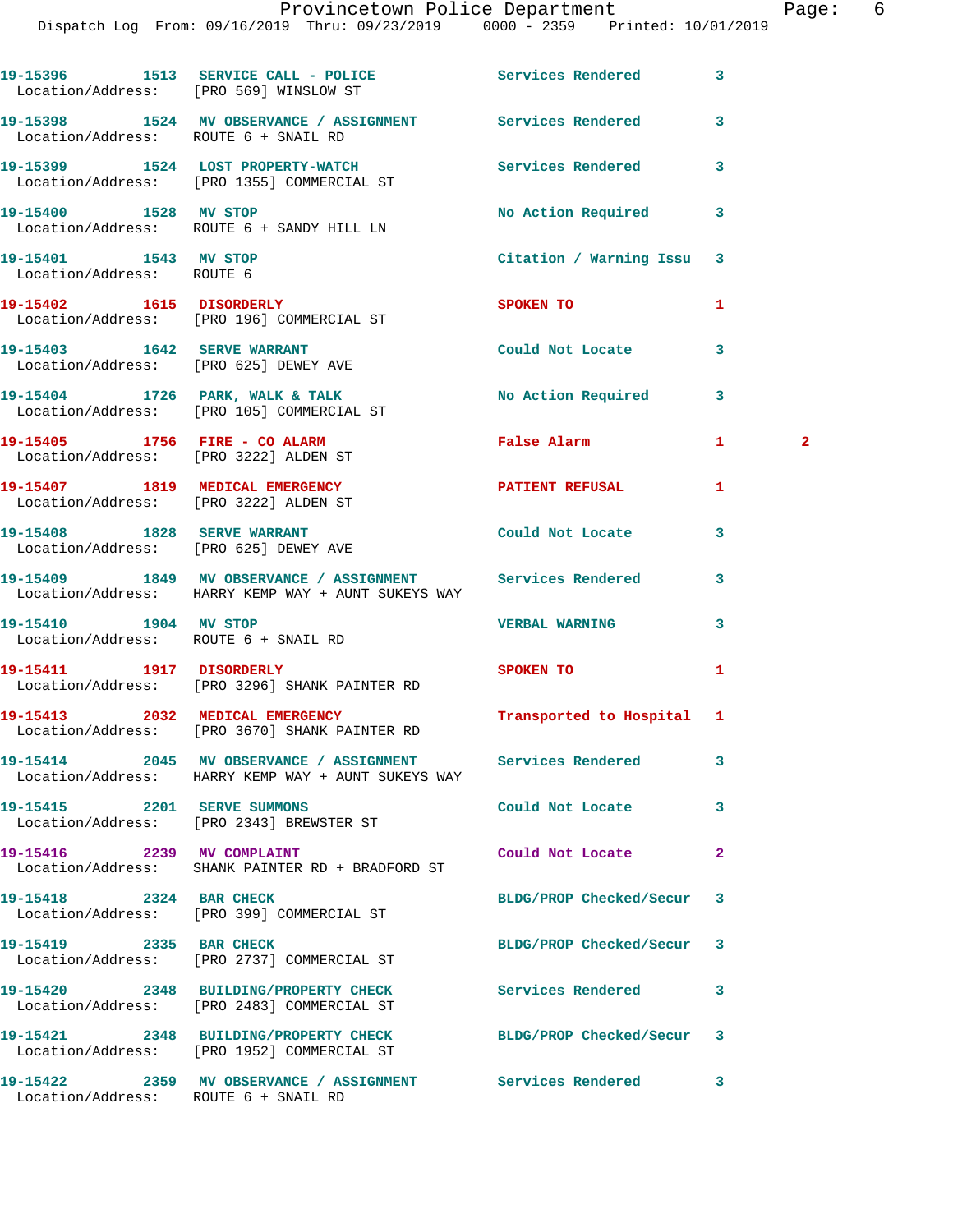**For Date: 09/19/2019 - Thursday**

| Location/Address: CONWELL ST + ROUTE 6                                 | 19-15423 0013 MV OBSERVANCE / ASSIGNMENT Services Rendered                                                       |                           | 3                          |
|------------------------------------------------------------------------|------------------------------------------------------------------------------------------------------------------|---------------------------|----------------------------|
| 19-15424 0017 MV STOP<br>Location/Address: [PRO 2479] ROUTE 6          |                                                                                                                  | <b>VERBAL WARNING</b>     | 3                          |
| 19-15425 0041 NOISE COMPLAINT<br>Location/Address: [PRO 1269] ALDEN ST |                                                                                                                  | <b>SPOKEN TO</b>          | 3                          |
|                                                                        | 19-15426 0100 BUILDING/PROPERTY CHECK<br>Location/Address: [PRO 2540] RACE POINT RD                              | Services Rendered         | 3                          |
|                                                                        | 19-15427 0114 MV OBSERVANCE / ASSIGNMENT<br>Location/Address: BRADFORD ST + HOWLAND ST                           | Services Rendered         | $\overline{\phantom{a}}$ 3 |
|                                                                        | 19-15428 0130 BUILDING/PROPERTY CHECK<br>Location/Address: [PRO 447] JEROME SMITH RD                             | BLDG/PROP Checked/Secur 3 |                            |
|                                                                        | 19-15429 0139 BUILDING/PROPERTY CHECK<br>Location/Address: [PRO 444] HIGH POLE HILL                              | BLDG/PROP Checked/Secur 3 |                            |
|                                                                        | 19-15430 0140 MV OBSERVANCE / ASSIGNMENT Services Rendered<br>Location/Address: COMMERCIAL ST + BRADFORD ST      |                           | 3                          |
| Location/Address: [PRO 413] CONWELL ST                                 | 19-15431 0258 BUILDING/PROPERTY CHECK BLDG/PROP Checked/Secur 3                                                  |                           |                            |
|                                                                        | 19-15432 0327 BUILDING/PROPERTY CHECK<br>Location/Address: [PRO 516] RACE POINT RD                               | BLDG/PROP Checked/Secur 3 |                            |
| Location/Address: [PRO 3921] ROUTE 6                                   | 19-15433 0437 BUILDING/PROPERTY CHECK BLDG/PROP Checked/Secur 3                                                  |                           |                            |
| Location/Address: ROUTE 6 + HOWLAND ST                                 | 19-15434 0513 MV OBSERVANCE / ASSIGNMENT Services Rendered                                                       |                           | 3                          |
|                                                                        | 19-15435 0521 MV OBSERVANCE / ASSIGNMENT Services Rendered<br>Location/Address: RACE POINT RD + SEASHORE PARK DR |                           | 3                          |
| 19-15436 0558 SERVE WARRANT<br>Location/Address: DEWEY AVE             |                                                                                                                  | Could Not Locate          | 3                          |
|                                                                        | 19-15437 0617 SERVICE CALL - POLICE<br>Location/Address: [PRO 516] RACE POINT RD                                 | <b>Services Rendered</b>  | $\overline{\phantom{a}}$ 3 |
| 19-15438 0624 PARK, WALK & TALK                                        | Location: [PRO 3431] LOPES SOUARE                                                                                | Services Rendered         | 3                          |
| Location/Address: [PRO 3287] ROUTE 6                                   | 19-15439 0802 BUILDING/PROPERTY CHECK                                                                            | BLDG/PROP Checked/Secur 3 |                            |
| 19-15440 0814 AT SCHOOL<br>Location/Address: [PRO 569] WINSLOW ST      |                                                                                                                  | Services Rendered         | $\mathbf{3}$               |
| 19-15442 0924 LOST WALLET                                              | Location/Address: [PRO 542] SHANK PAINTER RD                                                                     | Services Rendered 3       |                            |
| 19-15443 0929 LOCKBOX REMOVAL<br>Location/Address: [PRO 655] CONANT ST |                                                                                                                  | <b>Services Rendered</b>  | $\mathbf{3}$               |
|                                                                        | 19-15444 0951 MEDICAL EMERGENCY<br>Location/Address: [PRO 395] COMMERCIAL ST                                     | Transported to Hospital 1 |                            |
| 19-15445 1000 MV COMPLAINT                                             | Location/Address: [PRO 1858] BRADFORD ST                                                                         | <b>Services Rendered</b>  | $\mathbf{2}$               |
| 19-15446   1014   MEDICAL EMERGENCY<br>Location/Address: STANDISH WAY  |                                                                                                                  | Transported to Hospital 1 |                            |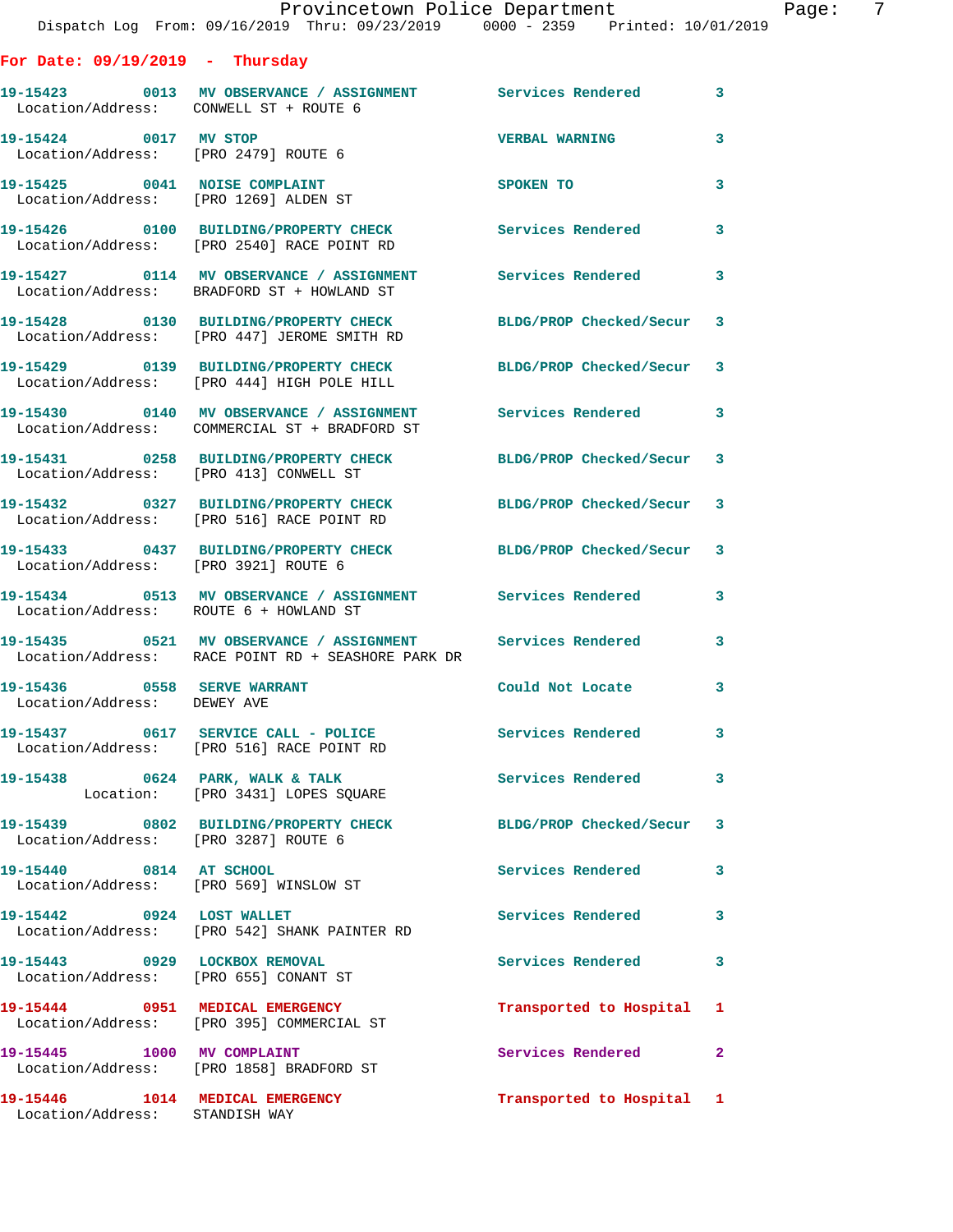|                                                                     | Provincetown Police Department<br>Dispatch Log From: 09/16/2019 Thru: 09/23/2019 0000 - 2359 Printed: 10/01/2019   |                           |              | Page: 8 |  |
|---------------------------------------------------------------------|--------------------------------------------------------------------------------------------------------------------|---------------------------|--------------|---------|--|
|                                                                     | 19-15447 1153 MEDICAL EMERGENCY<br>Location/Address: [PRO 2616] COMMERCIAL ST                                      | Transported to Hospital 1 |              |         |  |
|                                                                     | 19-15449 1230 TRAFFIC CONTROL Services Rendered 3<br>Location/Address: COTTAGE ST + TREMONT ST                     |                           |              |         |  |
|                                                                     | 19-15450 1240 MV COMPLAINT<br>Location/Address: [PRO 3456] RYDER ST EXT                                            | Services Rendered 2       |              |         |  |
|                                                                     | 19-15451 1358 MV COLLISION<br>Location/Address: [PRO 537] SHANK PAINTER RD                                         | Services Rendered 1       |              |         |  |
|                                                                     | 19-15452 1406 PARK, WALK & TALK<br>Location/Address: [PRO 259] COMMERCIAL ST                                       | Services Rendered 3       |              |         |  |
|                                                                     | 19-15453 1428 SERVICE CALL - POLICE Services Rendered 3<br>Location/Address: [PRO 350] COMMERCIAL ST               |                           |              |         |  |
|                                                                     | 19-15454 1505 SERVICE CALL - POLICE 1991 Services Rendered 3<br>Location/Address: [PRO 569] WINSLOW ST             |                           |              |         |  |
|                                                                     | 19-15458 1520 MV OBSERVANCE / ASSIGNMENT Services Rendered 3<br>Location/Address: [PRO 3440] ROUTE 6               |                           |              |         |  |
|                                                                     | 19-15457 1524 MV OBSERVANCE / ASSIGNMENT Services Rendered 3<br>Location/Address: HARRY KEMP WAY + AUNT SUKEYS WAY |                           |              |         |  |
| Location/Address: [PRO 94] BRADFORD ST                              | 19-15459 1531 MV STOP                                                                                              | <b>VERBAL WARNING</b>     | 3            |         |  |
| 19-15460 1539 MV STOP<br>Location/Address: [PRO 2521] ROUTE 6       |                                                                                                                    | VERBAL WARNING 3          |              |         |  |
| 19-15461 1546 MV STOP<br>Location/Address: [TRU 696] ROUTE 6        |                                                                                                                    | Citation / Warning Issu 3 |              |         |  |
| 19-15462 1549 MV STOP<br>Location/Address: [PRO 2518] ROUTE 6       |                                                                                                                    | <b>VERBAL WARNING</b>     | 3            |         |  |
| 19-15465 1609 MV DISABLED<br>Location/Address: [PRO 2518] ROUTE 6   |                                                                                                                    | Services Rendered 2       |              |         |  |
|                                                                     | 19-15467 1617 MEDICAL EMERGENCY<br>Location/Address: [PRO 440] HARRY KEMP WAY                                      | Transported to Hospital 1 |              |         |  |
|                                                                     | 19-15468 1626 BUILDING/PROPERTY CHECK Services Rendered 3<br>Location/Address: [PRO 2977] COMMERCIAL ST            |                           |              |         |  |
| 19-15470 1632 MV STOP                                               | Location/Address: [PRO 3313] STANDISH ST                                                                           | <b>VERBAL WARNING</b>     | 3            |         |  |
| 19-15472 1651 MV STOP<br>Location/Address: GOSNOLD ST               |                                                                                                                    | <b>VERBAL WARNING</b>     | 3            |         |  |
| Location/Address: [PRO 625] DEWEY AVE<br>Refer To Arrest: 19-207-AR | 19-15473 1702 SERVE WARRANT                                                                                        | Arrest(s) Made            | 3            |         |  |
| 19-15475 1713 MV STOP<br>Location/Address: COMMERCIAL ST            |                                                                                                                    | <b>VERBAL WARNING</b>     | 3            |         |  |
|                                                                     | 19-15478 1847 ASSIST CITIZEN<br>Location/Address: [PRO 1288] BRADFORD ST                                           | SPOKEN TO                 | 3            |         |  |
|                                                                     | 19-15479 1852 ESCORT / TRANSPORT<br>Location/Address: [BAR 3] LOCATED IN BOURNE<br>Refer To Arrest: 19-207-AR      | Transferred Custody 3     |              |         |  |
|                                                                     | 19-15480 1949 PARK, WALK & TALK<br>Location: [PRO 3431] LOPES SQUARE                                               | <b>Services Rendered</b>  | $\mathbf{3}$ |         |  |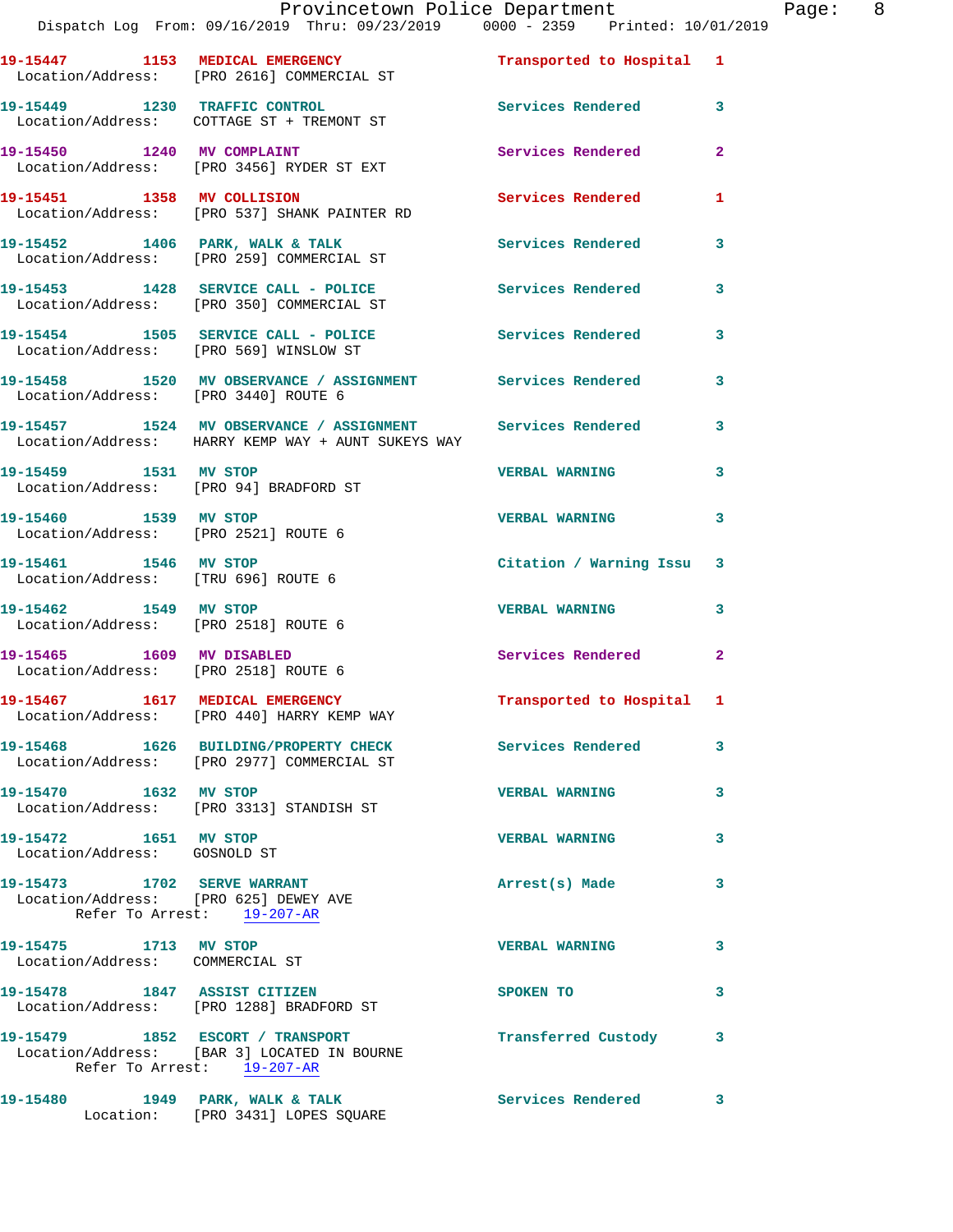|                                        | Provincetown Police Department                                                                                   |                       |              | Page: 9 |  |
|----------------------------------------|------------------------------------------------------------------------------------------------------------------|-----------------------|--------------|---------|--|
|                                        | Dispatch Log From: 09/16/2019 Thru: 09/23/2019 0000 - 2359 Printed: 10/01/2019                                   |                       |              |         |  |
|                                        | 19-15481 1949 BAR CHECK Services Rendered 3<br>Location/Address: [PRO 3443] COMMERCIAL ST                        |                       |              |         |  |
| 19-15483 1959 BAR CHECK                | Location/Address: [PRO 399] COMMERCIAL ST                                                                        | Services Rendered 3   |              |         |  |
|                                        | 19-15482 2002 PARK, WALK & TALK Services Rendered 3<br>Location/Address: [PRO 105] COMMERCIAL ST                 |                       |              |         |  |
|                                        | 19-15484 2010 SUSPICIOUS ACTIVITY SPOKEN TO<br>Location/Address: [PRO 1554] COMMERCIAL ST                        |                       | $\mathbf{2}$ |         |  |
| Refer To Accident: 19-74-AC            | 19-15485 2020 FOLLOW UP<br>Location/Address: [PRO 542] SHANK PAINTER RD                                          | Services Rendered 2   |              |         |  |
| Location/Address: ROUTE 6 + SNAIL RD   | 19-15486 2138 MV OBSERVANCE / ASSIGNMENT Services Rendered 3                                                     |                       |              |         |  |
| For Date: $09/20/2019$ - Friday        |                                                                                                                  |                       |              |         |  |
| Location/Address: BRADFORD ST          | 19-15487 0001 SUSPICIOUS ACTIVITY SPOKEN TO                                                                      |                       | $\mathbf{2}$ |         |  |
| Refer To Arrest: 19-208-AR             | 19-15489 0043 DISTURBANCE - FIGHT / ARGUMENT Arrest(s) Made 1<br>Location/Address: [PRO 1453] BRADFORD ST        |                       |              |         |  |
|                                        | 19-15490 0101 MEDICAL EMERGENCY Services Rendered 1<br>Location/Address: [PRO 350] COMMERCIAL ST                 |                       |              |         |  |
|                                        | 19-15491 0137 MEDICAL EMERGENCY Services Rendered 1<br>Location/Address: [PRO 542] SHANK PAINTER RD              |                       |              |         |  |
|                                        | 19-15492 0454 BUILDING/PROPERTY CHECK BLDG/PROP Checked/Secur 3<br>Location/Address: [PRO 1778] SHANK PAINTER RD |                       |              |         |  |
| Location/Address: ROUTE 6 + HOWLAND ST | 19-15493 0509 MV OBSERVANCE / ASSIGNMENT Services Rendered 3                                                     |                       |              |         |  |
|                                        | 19-15494 0532 DISTURBANCE - FIGHT / ARGUMENT SPOKEN TO 1<br>Location/Address: [PRO 1952] COMMERCIAL ST           |                       |              |         |  |
|                                        | 19-15495 0609 SERVICE CALL - POLICE 3 Services Rendered 3<br>Location/Address: [PRO 516] RACE POINT RD           |                       |              |         |  |
|                                        | 19-15496 0626 ASSIST CITIZEN<br>Location/Address: [PRO 2135] COMMERCIAL ST                                       | Services Rendered 3   |              |         |  |
| Refer To Arrest: 19-208-AR             | 19-15497 0724 MEDICAL EMERGENCY Services Rendered 1<br>Location/Address: [PRO 542] SHANK PAINTER RD              |                       |              |         |  |
|                                        | 19-15498 0751 MV OBSERVANCE / ASSIGNMENT Services Rendered 3<br>Location/Address: SNAIL RD + COMMERCIAL ST       |                       |              |         |  |
| Refer To Arrest: 19-208-AR             | 19-15499 0814 ESCORT / TRANSPORT<br>Location/Address: [PRO 542] SHANK PAINTER RD                                 | Transferred Custody 3 |              |         |  |
|                                        | 19-15500 0816 AT SCHOOL<br>Location/Address: [PRO 569] WINSLOW ST                                                | Services Rendered 3   |              |         |  |
|                                        | 19-15503 1005 ANIMAL INSPECTION<br>Location/Address: [PRO 2548] HOWLAND ST                                       | Services Rendered 2   |              |         |  |
|                                        | 19-15504 1045 BABY SQUIRREL FOUND<br>Location/Address: [PRO 2548] HOWLAND ST                                     | Transferred Custody 2 |              |         |  |
|                                        |                                                                                                                  | Services Rendered     | $\mathbf{3}$ |         |  |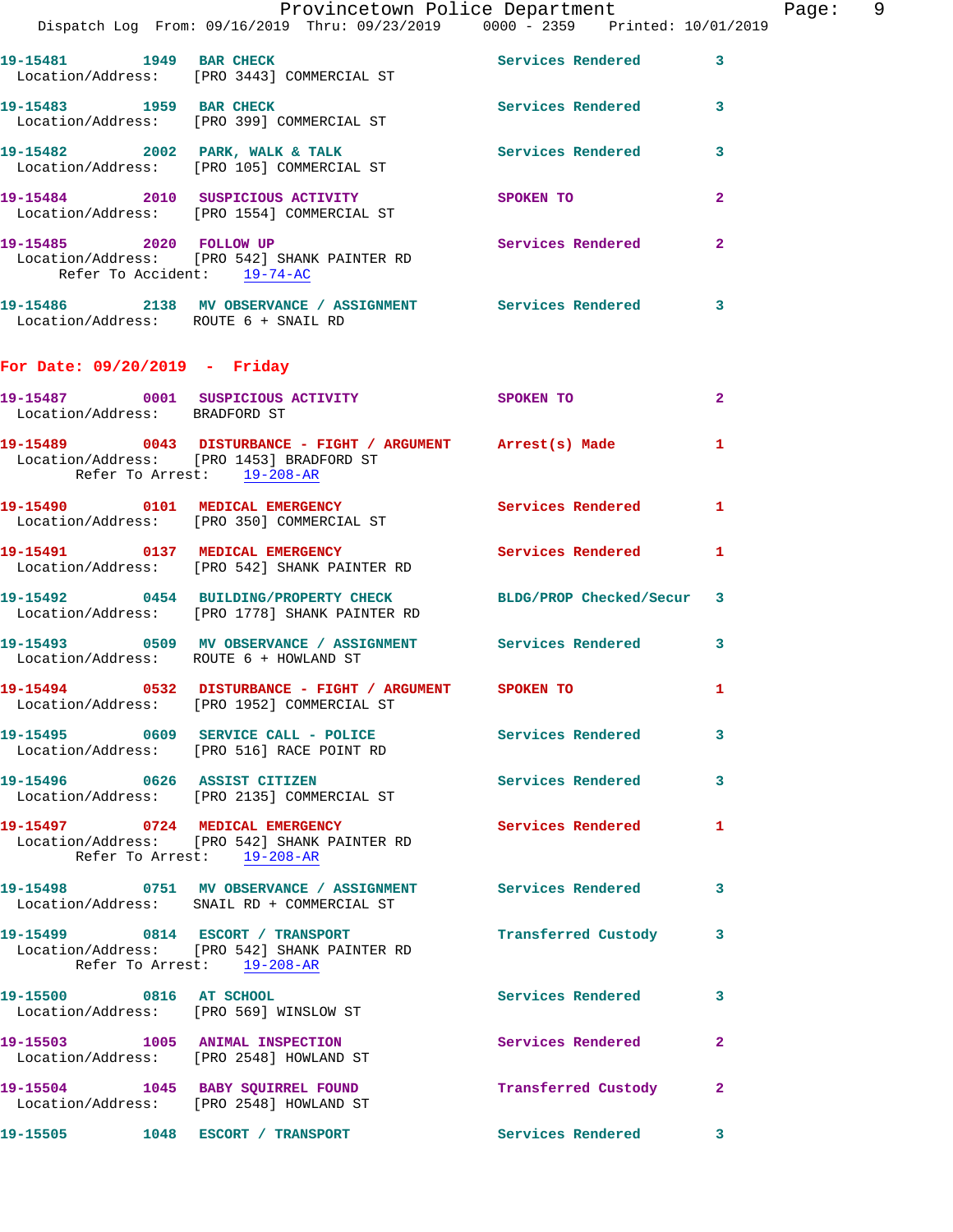|                                                        | Provincetown Police Department The Page: 10<br>Dispatch Log From: 09/16/2019 Thru: 09/23/2019 0000 - 2359 Printed: 10/01/2019 |                           |              |   |  |
|--------------------------------------------------------|-------------------------------------------------------------------------------------------------------------------------------|---------------------------|--------------|---|--|
| Location/Address: [PRO 512] PRINCE ST                  |                                                                                                                               |                           |              |   |  |
| Refer To Accident: 19-83-AC                            | 19-15506 1103 MV COLLISION<br>Location/Address: [PRO 4041] BRADFORD ST                                                        | Vehicle Towed 1           |              |   |  |
| Location/Address: ROUTE 6 + SNAIL RD                   | 19-15507 1112 MEDICAL EMERGENCY 1 PATIENT REFUSAL 1                                                                           |                           |              |   |  |
|                                                        | 19-15508 1133 SCHOOL MEETING<br>Location/Address: [PRO 569] WINSLOW ST                                                        | Services Rendered 3       |              |   |  |
|                                                        | 19-15509 1224 LOST GOLD RING<br>Location/Address: [PRO 542] SHANK PAINTER RD                                                  | Services Rendered 3       |              |   |  |
| 19-15511 1243 MV STOP                                  | Location/Address: SHANK PAINTER RD                                                                                            | <b>VERBAL WARNING 3</b>   |              |   |  |
|                                                        | 19-15512 1306 MV COMPLAINT<br>Location/Address: [PRO 526] RYDER ST EXT                                                        | Services Rendered 2       |              |   |  |
|                                                        | 19-15514 1317 LARCENY / FORGERY / FRAUD Services Rendered 2<br>Location/Address: COMMERCIAL ST                                |                           |              |   |  |
| 19-15513 1319 GENERAL INFO<br>Location: TRURO POLICE   |                                                                                                                               | SPOKEN TO                 | 3            |   |  |
| 19-15515 1319 ANIMAL CALL<br>Location/Address: DYER ST |                                                                                                                               | SPOKEN TO                 | $\mathbf{2}$ |   |  |
|                                                        | 19-15516 1326 MEDICAL EMERGENCY<br>Location/Address: [PRO 965] KIMBERLY LN                                                    | Services Rendered 1       |              |   |  |
|                                                        | 19-15517 1334 ANIMAL CALL<br>Location/Address: [PRO 2519] ROUTE 6                                                             | Services Rendered 2       |              | 1 |  |
|                                                        | 19-15518 1339 LOST WALLET<br>Location/Address: [PRO 542] SHANK PAINTER RD                                                     | Services Rendered 3       |              |   |  |
|                                                        | 19-15520 1453 SERVICE CALL - POLICE Services Rendered 3<br>Location/Address: [PRO 488] MAYFLOWER ST                           |                           |              |   |  |
| 19-15521 1502 MV STOP                                  | Location/Address: [PRO 958] JEROME SMITH RD                                                                                   | Citation / Warning Issu 3 |              |   |  |
| 19-15522 1514 MV STOP                                  | Location/Address: [PRO 1269] ALDEN ST                                                                                         | VERBAL WARNING 3          |              |   |  |
|                                                        | 19-15523 1536 MV OBSERVANCE / ASSIGNMENT Services Rendered 3<br>Location/Address: COURT ST + SHANK PAINTER RD                 |                           |              |   |  |
|                                                        | 19-15524 1604 BUILDING/PROPERTY CHECK Services Rendered 3<br>Location/Address: [PRO 2898] JEROME SMITH RD                     |                           |              |   |  |
|                                                        | 19-15525 1625 BUILDING/PROPERTY CHECK Services Rendered 3<br>Location/Address: [PRO 2483] COMMERCIAL ST                       |                           |              |   |  |
| 19-15526 1626 MV STOP                                  | Location/Address: [PRO 106] COMMERCIAL ST                                                                                     | <b>VERBAL WARNING</b>     | 3            |   |  |
|                                                        | 19-15527 1654 VANDALISM<br>Location/Address: [PRO 2577] BRADFORD ST                                                           | SPOKEN TO                 | 3            |   |  |
| 19-15528 1657 MV STOP<br>Location/Address: BRADFORD ST |                                                                                                                               | <b>VERBAL WARNING</b>     | 3            |   |  |
| 19-15529 1710 MV STOP                                  | Location/Address: [PRO 2478] BRADFORD ST                                                                                      | VERBAL WARNING 3          |              |   |  |
|                                                        | 19-15530 1717 SERVICE CALL - POLICE 3 Services Rendered 3<br>Location/Address: [PRO 1288] BRADFORD ST                         |                           |              |   |  |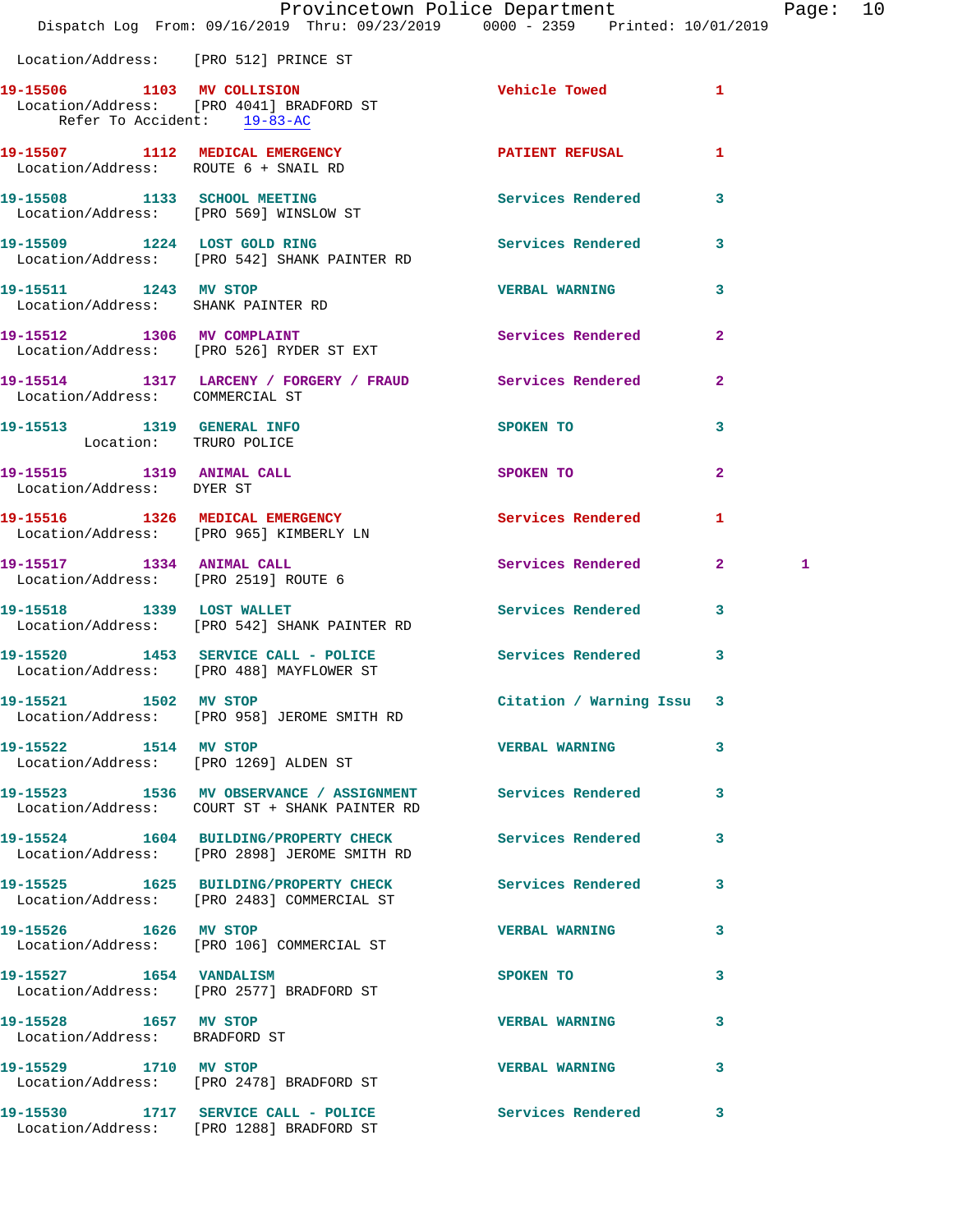Dispatch Log From: 09/16/2019 Thru: 09/23/2019 0000 - 2359 Printed: 10/01/2019

| 19-15532 1721 MV STOP                                               | Location/Address: BRADFORD ST + SHANK PAINTER RD                                      | <b>VERBAL WARNING</b>     | $\mathbf{3}$   |
|---------------------------------------------------------------------|---------------------------------------------------------------------------------------|---------------------------|----------------|
|                                                                     | 19-15531 1725 PARK, WALK & TALK<br>Location: [PRO 3431] LOPES SQUARE                  | No Action Required 3      |                |
|                                                                     | 19-15534 1852 MEDICAL EMERGENCY<br>Location/Address: [PRO 3331] COMMERCIAL ST         | Transported to Hospital 1 |                |
| 19-15535 1918 MV STOP                                               | Location: [PRO 3431] LOPES SQUARE                                                     | <b>VERBAL WARNING</b>     | 3              |
|                                                                     | 19-15536 1926 SERVICE CALL - POLICE<br>Location/Address: [PRO 3259] MACMILLAN WHARF   | Peace Restored            | 3              |
|                                                                     | 19-15538 2009 MV COMPLAINT<br>Location/Address: [PRO 1840] COMMERCIAL ST              | Services Rendered         | $\overline{a}$ |
| 19-15539 2026 MV STOP                                               | Location/Address: [PRO 530] SHANK PAINTER RD                                          | <b>VERBAL WARNING</b>     | 3              |
|                                                                     | 19-15540 2120 LOST PROPERTY<br>Location/Address: [PRO 542] SHANK PAINTER RD           | <b>Services Rendered</b>  | 3              |
| 19-15542 2131 MV STOP                                               | Location/Address: [PRO 549] STANDISH ST                                               | <b>VERBAL WARNING</b>     | 3              |
| Location/Address: ROUTE 6 + SNAIL RD                                | 19-15541 2134 MV OBSERVANCE / ASSIGNMENT Services Rendered                            |                           | 3              |
| 19-15543 2142 MV STOP<br>Location/Address: [PRO 2521] ROUTE 6       |                                                                                       | <b>VERBAL WARNING</b>     | 3              |
| 19-15544 2147 FOLLOW UP<br>Location/Address: [PRO 1616] BANGS ST    |                                                                                       | SPOKEN TO                 | $\mathbf{2}$   |
|                                                                     | 19-15545 2251 COMPLAINT - GENERAL<br>Location/Address: [PRO 144] COMMERCIAL ST        | <b>SPOKEN TO</b>          | 3              |
|                                                                     | 19-15546 2323 COMPLAINT - GENERAL<br>Location/Address: [PRO 3242] COMMERCIAL ST       | SPOKEN TO                 | 3              |
|                                                                     | 19-15547 2330 HARASSMENT / THREATS<br>Location/Address: [PRO 1288] BRADFORD ST        | Services Rendered 2       |                |
| For Date: $09/21/2019$ - Saturday                                   |                                                                                       |                           |                |
|                                                                     | 19-15548 0521 BUILDING/PROPERTY CHECK<br>Location/Address: [PRO 530] SHANK PAINTER RD | <b>Services Rendered</b>  | 3              |
|                                                                     | 19-15549 0523 BUILDING/PROPERTY CHECK<br>Location/Address: [PRO 2898] JEROME SMITH RD | <b>Services Rendered</b>  | 3              |
| Location/Address: ROUTE 6                                           | 19-15550 0525 MV OBSERVANCE / ASSIGNMENT Services Rendered                            |                           | 3              |
| 19-15551 0606 MV COMPLAINT<br>Location/Address: [PRO 673] ALDEN ST  |                                                                                       | Unfounded                 | $\mathbf{2}$   |
|                                                                     | 19-15552 0611 FLIGHT COVERAGE<br>Location/Address: [PRO 516] RACE POINT RD            | Services Rendered         | 3              |
| 19-15553 0828 PET PANTRY                                            | Location/Address: [PRO 3296] SHANK PAINTER RD                                         | Services Rendered         | 3              |
| $10 - 15554$ $0930$ $030$ $030$ $030$ $030$ $030$ $030$ $030$ $030$ |                                                                                       | Corriges Bondored         |                |

**19-15554 0838 PARK, WALK & TALK Services Rendered 3**  Location/Address: [PRO 3314] COMMERCIAL ST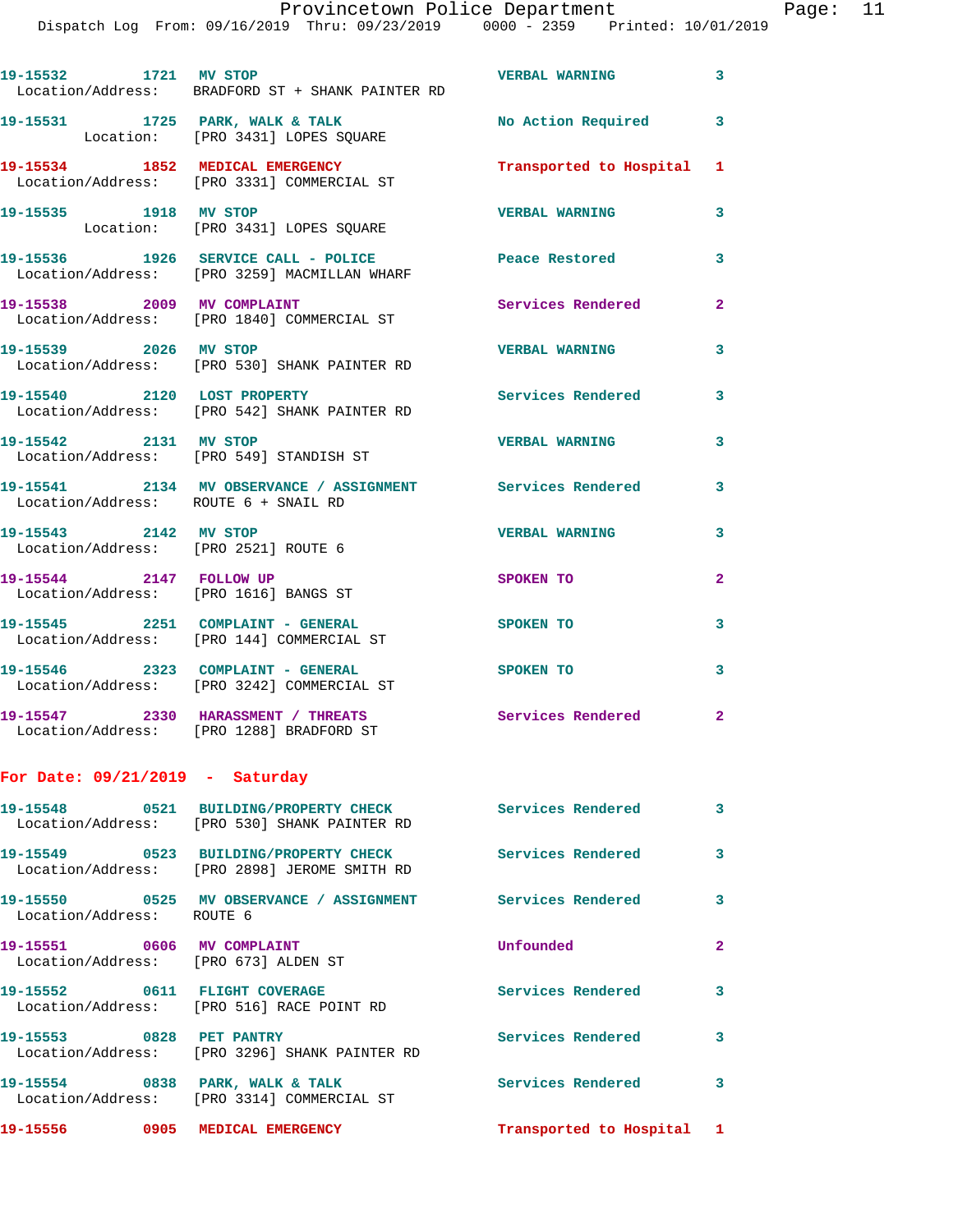|                                       | Dispatch Log From: 09/16/2019 Thru: 09/23/2019 0000 - 2359 Printed: 10/01/2019                                | Provincetown Police Department |                | Page: 12 |  |
|---------------------------------------|---------------------------------------------------------------------------------------------------------------|--------------------------------|----------------|----------|--|
| Location/Address: [PRO 3222] ALDEN ST |                                                                                                               |                                |                |          |  |
| 19-15557 0935 TRESPASS                | Location/Address: [PRO 3442] COMMERCIAL ST                                                                    | Services Rendered 2            |                |          |  |
| Location/Address: [PRO 3287] ROUTE 6  | 19-15559 0942 BUILDING/PROPERTY CHECK BLDG/PROP Checked/Secur 3                                               |                                |                |          |  |
|                                       | 19-15558 0947 PARK, WALK & TALK<br>Location/Address: [PRO 2500] COMMERCIAL ST                                 | Services Rendered              | 3              |          |  |
|                                       | 19-15561 1037 PARKING COMPLAINT<br>Location/Address: [PRO 1077] PLEASANT ST                                   | Citation / Warning Issu 3      |                |          |  |
|                                       | 19-15563 1046 LOST DODGE KEY<br>Location/Address: [PRO 542] SHANK PAINTER RD                                  | Services Rendered              | 3              |          |  |
|                                       | 19-15564 1108 MV OBSERVANCE / ASSIGNMENT Services Rendered<br>Location/Address: [PRO 1520] BRADFORD ST        |                                | 3              |          |  |
|                                       | 19-15565 1129 MEDICAL EMERGENCY<br>Location/Address: [PRO 542] SHANK PAINTER RD                               | <b>PATIENT REFUSAL</b>         | 1              |          |  |
|                                       | 19-15566 1150 DISORDERLY<br>Location/Address: [PRO 4081] COURT ST                                             | Services Rendered              | $\mathbf{1}$   |          |  |
|                                       | 19-15567 1223 MV COMPLAINT<br>Location/Address: [PRO 1279] ATLANTIC AVE                                       | Services Rendered              | $\overline{2}$ |          |  |
|                                       | 19-15569 1325 BUILDING/PROPERTY CHECK<br>Location/Address: [PRO 2977] COMMERCIAL ST                           | Services Rendered              | 3              |          |  |
|                                       | 19-15570 1347 PARK, WALK & TALK<br>Location/Address: [PRO 175] COMMERCIAL ST                                  | <b>Services Rendered</b>       | 3              |          |  |
|                                       | 19-15571 1415 STREET PERFORMER COMPLAINT SPOKEN TO<br>Location/Address: [PRO 2737] COMMERCIAL ST              |                                | 3              |          |  |
|                                       | 19-15572 1430 LARCENY / FORGERY / FRAUD Services Rendered<br>Location/Address: [PRO 2114] WASHINGTON AVE      |                                | $\mathbf{2}$   |          |  |
|                                       | 19-15573 1537 MV OBSERVANCE / ASSIGNMENT Services Rendered 3<br>Location/Address: [PRO 3670] SHANK PAINTER RD |                                |                |          |  |
|                                       | 19-15574 1626 FLIGHT COVERAGE Services Rendered<br>Location/Address: [PRO 516] RACE POINT RD                  |                                | 3              |          |  |
|                                       | 19-15576 1720 HARASSMENT / THREATS<br>Location/Address: [PRO 105] COMMERCIAL ST                               | Services Rendered              | $\mathbf{2}$   |          |  |
|                                       | 19-15578 1812 BUILDING/PROPERTY CHECK<br>Location/Address: [PRO 3317] CEMETERY RD                             | <b>Services Rendered</b>       | 3              |          |  |
|                                       | 19-15579 1824 BUILDING/PROPERTY CHECK Services Rendered<br>Location/Address: [PRO 2490] PROVINCELANDS RD      |                                | 3              |          |  |
|                                       | 19-15581 1845 BUILDING/PROPERTY CHECK BLDG/PROP Checked/Secur<br>Location/Address: [PRO 2499] RACE POINT RD   |                                | 3              |          |  |
|                                       | 19-15582 1845 BUILDING/PROPERTY CHECK BLDG/PROP Checked/Secur 3<br>Location/Address: [PRO 516] RACE POINT RD  |                                |                |          |  |
| Location/Address: KILEY CT            | 19-15583 1856 PARKING COMPLAINT                                                                               | <b>Services Rendered</b>       | 3              |          |  |
| 19-15584 1906 MV STOP                 | Location/Address: [PRO 3296] SHANK PAINTER RD                                                                 | <b>VERBAL WARNING</b>          | 3              |          |  |
| 19-15585 1911 MV STOP                 | Location/Address: [PRO 3670] SHANK PAINTER RD                                                                 | <b>VERBAL WARNING</b>          | 3              |          |  |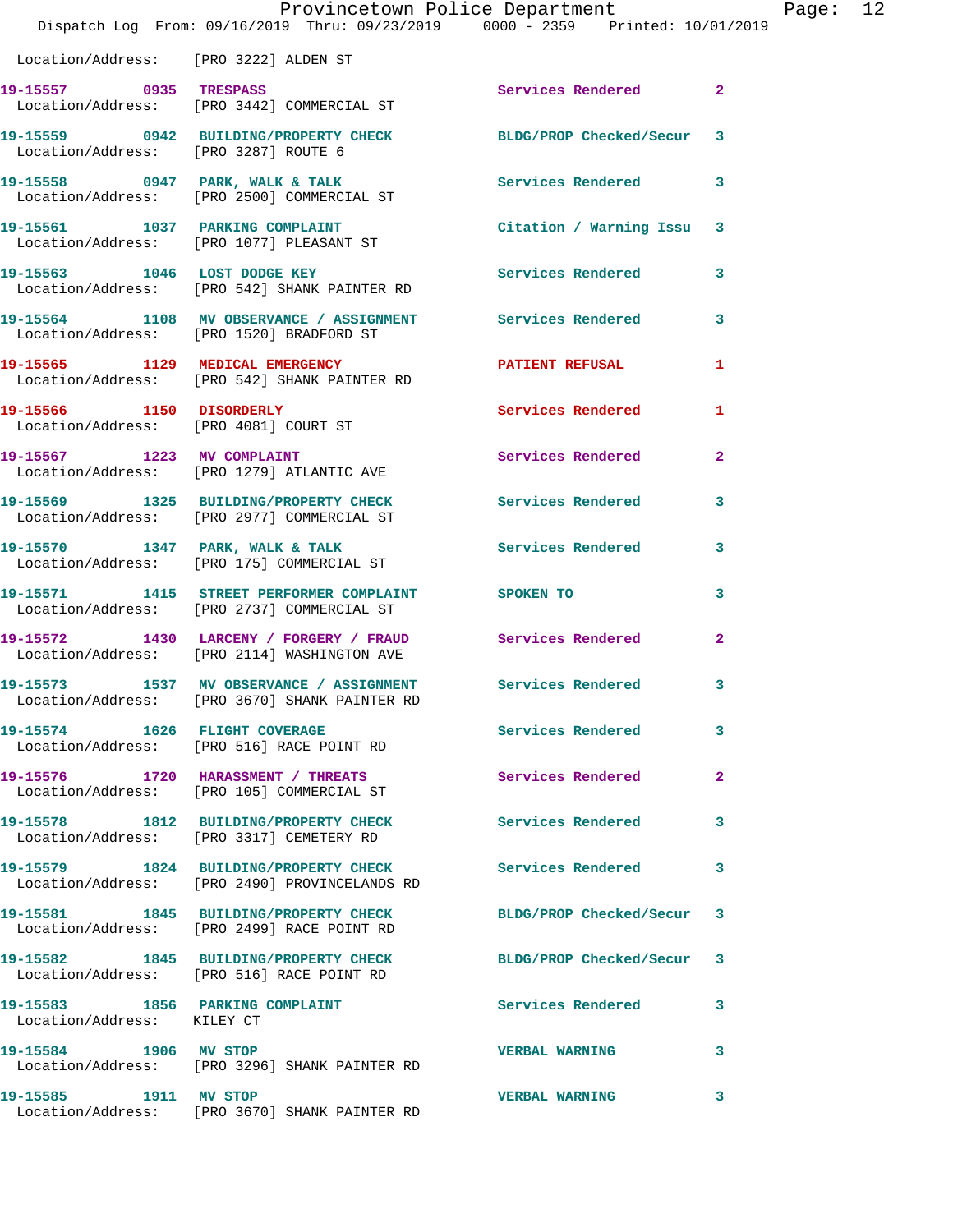|                                                    | Dispatch Log From: 09/16/2019 Thru: 09/23/2019 0000 - 2359 Printed: 10/01/2019                               | Provincetown Police Department |   | Page: 13 |  |
|----------------------------------------------------|--------------------------------------------------------------------------------------------------------------|--------------------------------|---|----------|--|
|                                                    | 19-15586 1921 MV STOP<br>Location/Address: [PRO 2517] BRADFORD ST                                            | <b>VERBAL WARNING</b> 3        |   |          |  |
| 19-15588 1935 MV STOP<br>Location/Address: ROUTE 6 |                                                                                                              | <b>VERBAL WARNING</b>          | 3 |          |  |
| 19-15589 1951 MV STOP<br>Location/Address: ROUTE 6 |                                                                                                              | <b>VERBAL WARNING</b>          | 3 |          |  |
|                                                    | 19-15590 1958 MV COMPLAINT<br>Location/Address: [PRO 816] COMMERCIAL ST                                      | Citation / Warning Issu 2      |   |          |  |
| 19-15591 2005 TRESPASS                             | Location/Address: [PRO 521] ROUTE 6                                                                          | Services Rendered 2            |   |          |  |
|                                                    | 19-15592 2049 BUILDING/PROPERTY CHECK BLDG/PROP Checked/Secur 3<br>Location/Address: [PRO 526] RYDER ST EXT  |                                |   |          |  |
|                                                    | 19-15593 2053 BUILDING/PROPERTY CHECK BLDG/PROP Checked/Secur 3<br>Location/Address: [PRO 182] COMMERCIAL ST |                                |   |          |  |
|                                                    | 19-15594 2113 LOST PROPERTY-CREDIT CARD Services Rendered 3<br>Location/Address: [PRO 542] SHANK PAINTER RD  |                                |   |          |  |
|                                                    | 19-15595 2134 MV STOP<br>Location/Address: [PRO 4136] BRADFORD ST                                            | VERBAL WARNING 3               |   |          |  |
|                                                    | 19-15596 2141 BUILDING/PROPERTY CHECK BLDG/PROP Checked/Secur 3<br>Location/Address: [PRO 175] COMMERCIAL ST |                                |   |          |  |
| 19-15597 2141 MV STOP                              | Location/Address: [PRO 3313] STANDISH ST                                                                     | VERBAL WARNING 3               |   |          |  |
|                                                    | 19-15599 2201 NOISE COMPLAINT<br>Location/Address: [PRO 444] HIGH POLE HILL                                  | SPOKEN TO                      | 3 |          |  |
| 19-15600 2212 BAR CHECK                            | Location/Address: [PRO 3276] COMMERCIAL ST                                                                   | Services Rendered 3            |   |          |  |
| Location/Address: [PRO 3222] ALDEN ST              | 19-15601 2215 MEDICAL EMERGENCY PATIENT REFUSAL 1                                                            |                                |   |          |  |
|                                                    | 19-15602 2217 BUILDING/PROPERTY CHECK<br>Location/Address: [PRO 519] RACE POINT RD                           | BLDG/PROP Checked/Secur 3      |   |          |  |
|                                                    | 19-15603 2222 COMPLAINT - FIREWORKS GONE ON ARRIVAL<br>Location/Address: [PRO 2500] COMMERCIAL ST            |                                | 3 |          |  |
| 19-15604 2229 BAR CHECK                            | Location/Address: [PRO 3443] COMMERCIAL ST                                                                   | Services Rendered              | 3 |          |  |
|                                                    | 19-15606 2350 BUILDING/PROPERTY CHECK Services Rendered<br>Location/Address: [PRO 2206] PILGRIMS LANDING     |                                | 3 |          |  |
|                                                    | 19-15605 2351 BUILDING/PROPERTY CHECK Services Rendered 3<br>Location/Address: [PRO 3259] MACMILLAN WHARF    |                                |   |          |  |
| For Date: $09/22/2019$ - Sunday                    |                                                                                                              |                                |   |          |  |
|                                                    | 19-15608 0002 PARK, WALK & TALK Services Rendered 3<br>Location/Address: [PRO 3870] COMMERCIAL ST            |                                |   |          |  |
|                                                    | 19-15607 0003 MV OBSERVANCE / ASSIGNMENT Services Rendered<br>Location/Address: [PRO 2494] BRADFORD ST       |                                | 3 |          |  |
| 19-15609 0004 BAR CHECK                            | Location/Address: [PRO 3443] COMMERCIAL ST                                                                   | Services Rendered              | 3 |          |  |
|                                                    | 19-15610 0008 BUILDING/PROPERTY CHECK BLDG/PROP Checked/Secur 3<br>Location/Address: [PRO 197] COMMERCIAL ST |                                |   |          |  |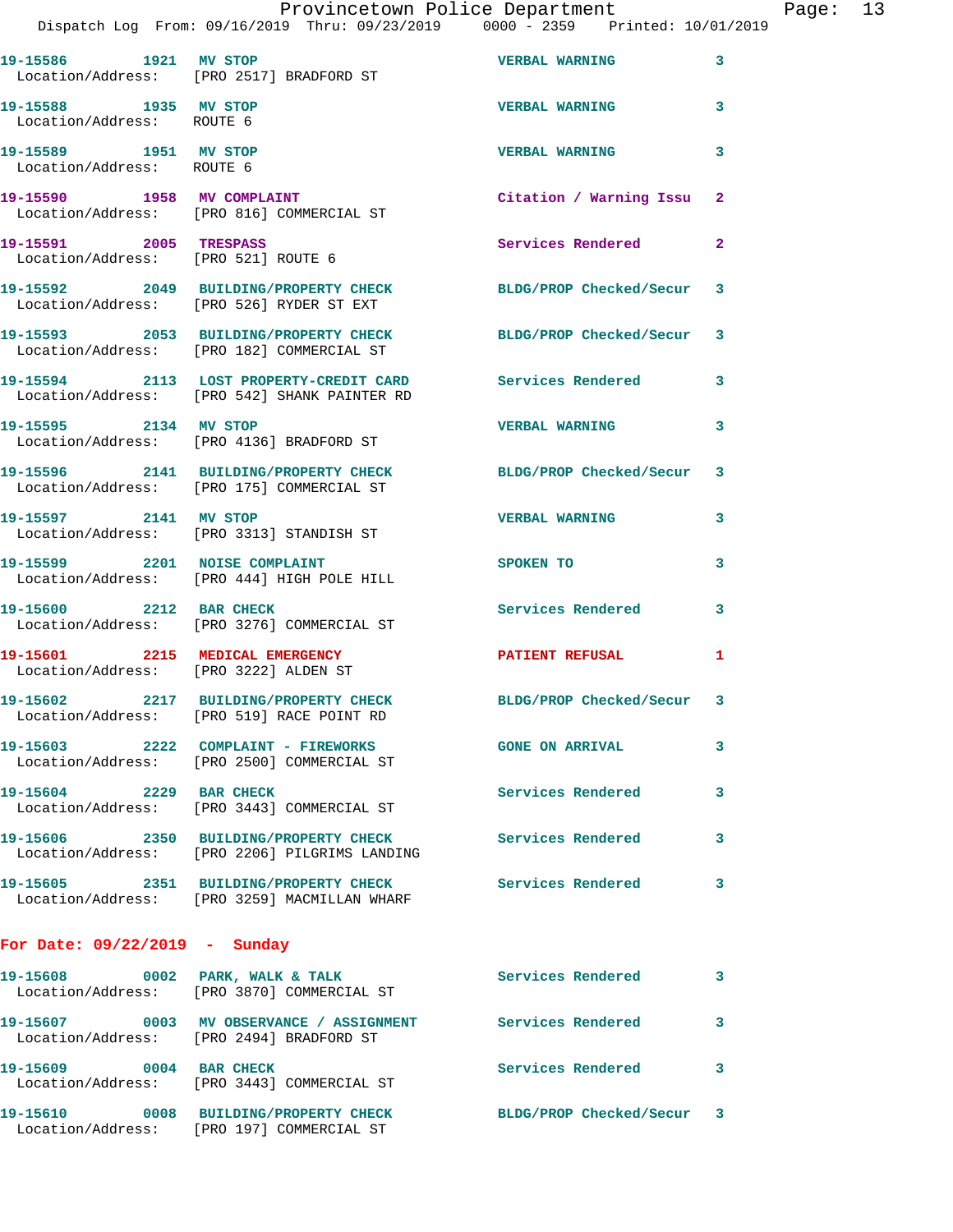| 19-15611 0009 BAR CHECK                                          | Location/Address: [PRO 3276] COMMERCIAL ST                                                                         | Services Rendered         | $\mathbf{3}$             |
|------------------------------------------------------------------|--------------------------------------------------------------------------------------------------------------------|---------------------------|--------------------------|
|                                                                  | 19-15612 0011 BUILDING/PROPERTY CHECK<br>Location/Address: [PRO 3033] COMMERCIAL ST                                | BLDG/PROP Checked/Secur 3 |                          |
| 19-15613 0016 BAR CHECK                                          | Location/Address: [PRO 2737] COMMERCIAL ST                                                                         | Services Rendered         | 3                        |
|                                                                  | 19-15614 0042 MV OBSERVANCE / ASSIGNMENT<br>Location/Address: BRADFORD ST + RYDER ST                               | <b>Services Rendered</b>  | $\mathbf{3}$             |
|                                                                  | 19-15615 0047 PARK, WALK & TALK<br>Location/Address: [PRO 2222] COMMERCIAL ST                                      | Services Rendered         | 3                        |
| 19-15616 0050 BAR CHECK                                          | Location/Address: [PRO 2832] COMMERCIAL ST                                                                         | Services Rendered         | $\mathbf{3}$             |
| 19-15617 0058 DISORDERLY                                         | Location/Address: [PRO 246] COMMERCIAL ST                                                                          | Could Not Locate          | 1                        |
| 19-15619 0123 MV STOP                                            | Location/Address: BRADFORD ST + SNOW ST                                                                            | <b>VERBAL WARNING</b>     | $\mathbf{3}$             |
|                                                                  | 19-15618 0124 PARK, WALK & TALK<br>Location/Address: [PRO 105] COMMERCIAL ST                                       | <b>Services Rendered</b>  | $\mathbf{3}$             |
|                                                                  | 19-15620 0159 MV OBSERVANCE / ASSIGNMENT<br>Location/Address: BRADFORD ST + HOWLAND ST                             | <b>Services Rendered</b>  | 3                        |
|                                                                  | 19-15621 0302 BUILDING/PROPERTY CHECK<br>Location/Address: [PRO 99] COMMERCIAL ST                                  | BLDG/PROP Checked/Secur 3 |                          |
|                                                                  | 19-15622 0324 BUILDING/PROPERTY CHECK<br>Location/Address: [PRO 3430] COMMERCIAL ST                                | <b>Services Rendered</b>  | $\overline{\phantom{a}}$ |
| Location/Address: [PRO 512] PRINCE ST                            | 19-15623 0351 BUILDING/PROPERTY CHECK                                                                              | BLDG/PROP Checked/Secur 3 |                          |
|                                                                  | 19-15624 0437 BUILDING/PROPERTY CHECK<br>Location/Address: [PRO 530] SHANK PAINTER RD                              | BLDG/PROP Checked/Secur 3 |                          |
|                                                                  | 19-15626 0512 PARK, WALK & TALK<br>Location/Address: [PRO 3259] MACMILLAN WHARF                                    | Services Rendered 3       |                          |
|                                                                  | Location/Address: [PRO 2898] JEROME SMITH RD                                                                       |                           | $\overline{\mathbf{3}}$  |
|                                                                  | 19-15627 0528 MV OBSERVANCE / ASSIGNMENT Services Rendered<br>Location/Address: SHANK PAINTER RD + JEROME SMITH RD |                           | $\mathbf{3}$             |
| Location/Address: [PRO 3672] ROUTE 6                             | 19-15628 0544 MV OBSERVANCE / ASSIGNMENT Services Rendered 3                                                       |                           |                          |
|                                                                  | 19-15629 0614 PARK, WALK & TALK<br>Location: [PRO 3431] LOPES SQUARE                                               | <b>Services Rendered</b>  | $\mathbf{3}$             |
| 19-15630 0646 ANIMAL CALL<br>Location/Address: [PRO 429] DYER ST |                                                                                                                    | Services Rendered         | $\mathbf{2}$             |
|                                                                  | 19-15631 0720 SERVICE CALL - POLICE<br>Location/Address: [PRO 516] RACE POINT RD                                   | <b>Services Rendered</b>  | 3                        |
|                                                                  | 19-15632 0743 BUILDING/PROPERTY CHECK<br>Location/Address: [PRO 2500] COMMERCIAL ST                                | Services Rendered         | $\overline{\mathbf{3}}$  |
|                                                                  | 19-15633 0802 BUILDING/PROPERTY CHECK<br>Location/Address: [PRO 2059] BRADFORD ST                                  | BLDG/PROP Checked/Secur 3 |                          |
| 19-15636 1118 PARK, WALK & TALK                                  |                                                                                                                    | Services Rendered 3       |                          |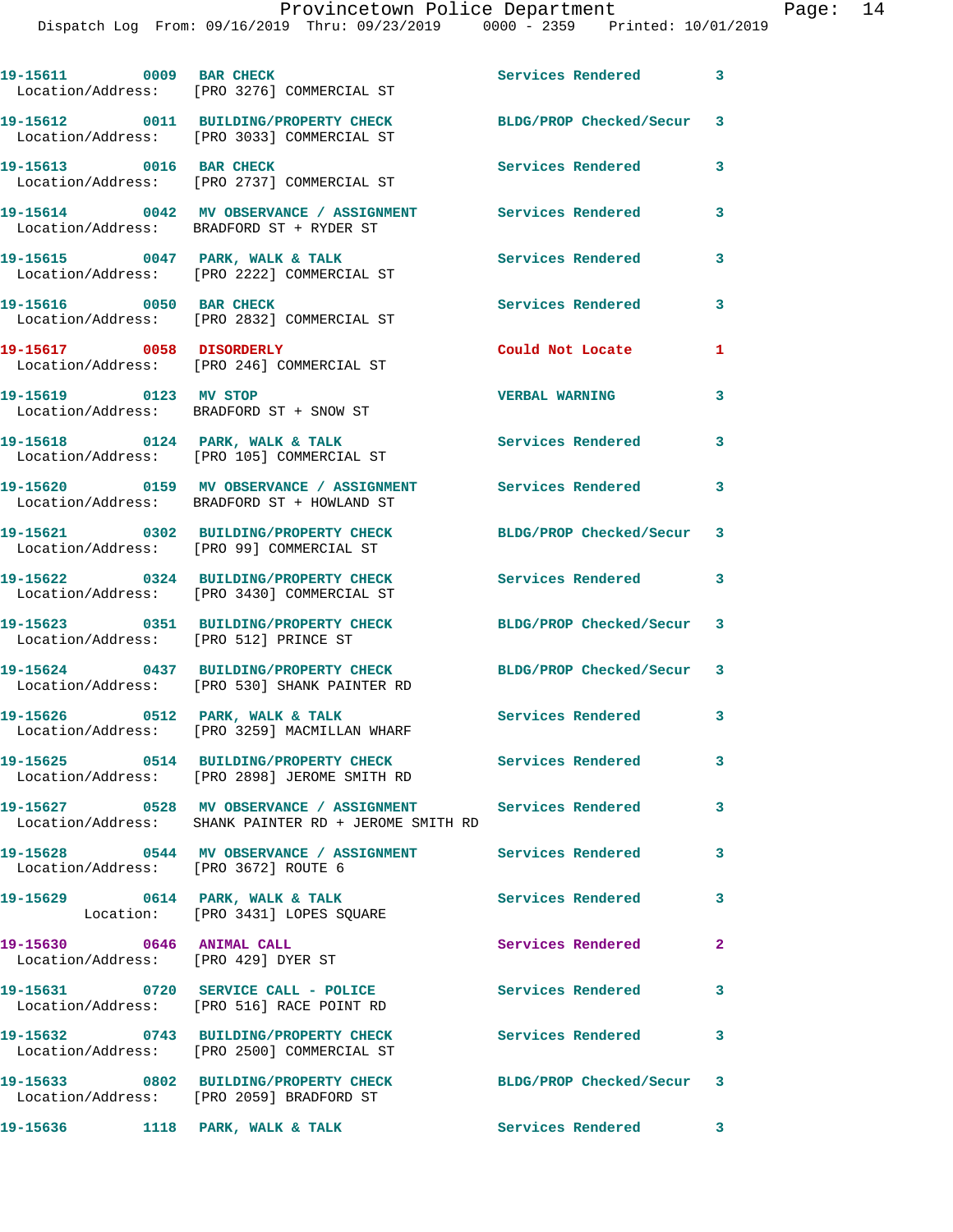|                                                                  | Provincetown Police Department<br>Dispatch Log From: 09/16/2019 Thru: 09/23/2019 0000 - 2359 Printed: 10/01/2019 |                         |                |
|------------------------------------------------------------------|------------------------------------------------------------------------------------------------------------------|-------------------------|----------------|
|                                                                  | Location/Address: COMMERCIAL ST + CARVER ST                                                                      |                         |                |
| 19-15637 1141 MV STOP<br>Location/Address: COMMERCIAL ST         |                                                                                                                  | <b>VERBAL WARNING</b>   | 3              |
|                                                                  | 19-15639 1338 ANIMAL CALL<br>Location/Address: [PRO 2490] PROVINCELANDS RD                                       | Referred to Other Agenc | $\mathbf{2}$   |
|                                                                  | 19-15640 1443 MEDICAL EMERGENCY<br>Location/Address: [PRO 1373] CUDWORTH ST                                      | Transported to Hospital | 1              |
|                                                                  | 19-15641 1629 SUSPICIOUS ACTIVITY<br>Location/Address: [PRO 1921] COMMERCIAL ST                                  | SPOKEN TO               | $\mathbf{2}$   |
| 19-15642 1658 ALARM - GENERAL<br>Location/Address: COMMERCIAL ST |                                                                                                                  | False Alarm             | 1              |
|                                                                  | 19-15643 1711 MEDICAL EMERGENCY<br>Location/Address: [PRO 395] COMMERCIAL ST                                     | Transported to Hospital | 1              |
| 19-15647 1734 HAZARDS                                            | Location/Address: [PRO 3259] MACMILLAN WHARF                                                                     | Referred to Other Agenc | $\mathbf{2}$   |
| 19-15650 1918 MV STOP<br>Location/Address: BRADFORD ST           |                                                                                                                  | <b>VERBAL WARNING</b>   | 3              |
| 19-15651 1935 MV DISABLED<br>Location/Address: ROUTE 6           |                                                                                                                  | <b>GONE ON ARRIVAL</b>  | $\overline{a}$ |
|                                                                  | 19-15652 1956 BUILDING/PROPERTY CHECK BLDG/PROP Checked/Secur<br>Location/Address: [PRO 539] SHANK PAINTER RD    |                         | 3              |
|                                                                  | 19-15653 2003 PARK, WALK & TALK<br>Location/Address: [PRO 105] COMMERCIAL ST                                     | Services Rendered       | 3              |
| 19-15654 2013 MV STOP<br>Location/Address: BRADFORD ST           |                                                                                                                  | <b>VERBAL WARNING</b>   | 3              |
|                                                                  | 19-15655 2037 BUILDING/PROPERTY CHECK Services Rendered<br>Location/Address: [PRO 2898] JEROME SMITH RD          |                         | 3              |
| 19-15657 2151 BAR CHECK                                          | Location/Address: [PRO 3443] COMMERCIAL ST                                                                       | BLDG/PROP Checked/Secur | 3              |
| 19-15658 2152 BAR CHECK                                          | Location/Address: [PRO 399] COMMERCIAL ST                                                                        | BLDG/PROP Checked/Secur | 3              |
| 19-15659 2157 BAR CHECK                                          | Location/Address: [PRO 3276] COMMERCIAL ST                                                                       | BLDG/PROP Checked/Secur | 3              |
| 19-15661 2216 ALARM - GENERAL                                    | Location/Address: [PRO 1714] COMMERCIAL ST                                                                       | BLDG/PROP Checked/Secur | ı              |
| 19-15662 2312 MEDICAL EMERGENCY                                  | Location/Address: [PRO 3345] OPPEN LN                                                                            | Transported to Hospital | 1              |
|                                                                  | 19-15663 2316 BUILDING/PROPERTY CHECK<br>Location/Address: [PRO 1638] COMMERCIAL ST                              | BLDG/PROP Checked/Secur | 3              |
|                                                                  | 19-15665 2337 BUILDING/PROPERTY CHECK<br>Location/Address: [PRO 182] COMMERCIAL ST                               | BLDG/PROP Checked/Secur | 3              |
|                                                                  | 19-15666 2341 BUILDING/PROPERTY CHECK<br>Location/Address: [PRO 175] COMMERCIAL ST                               | BLDG/PROP Checked/Secur | 3              |
| 19-15667 2350 MV STOP                                            | Location/Address: [PRO 2818] CONWELL ST                                                                          | <b>VERBAL WARNING</b>   | 3              |
| Location/Address: ROUTE 6                                        | 19-15668 2357 MV OBSERVANCE / ASSIGNMENT Services Rendered                                                       |                         | 3              |

Page: 15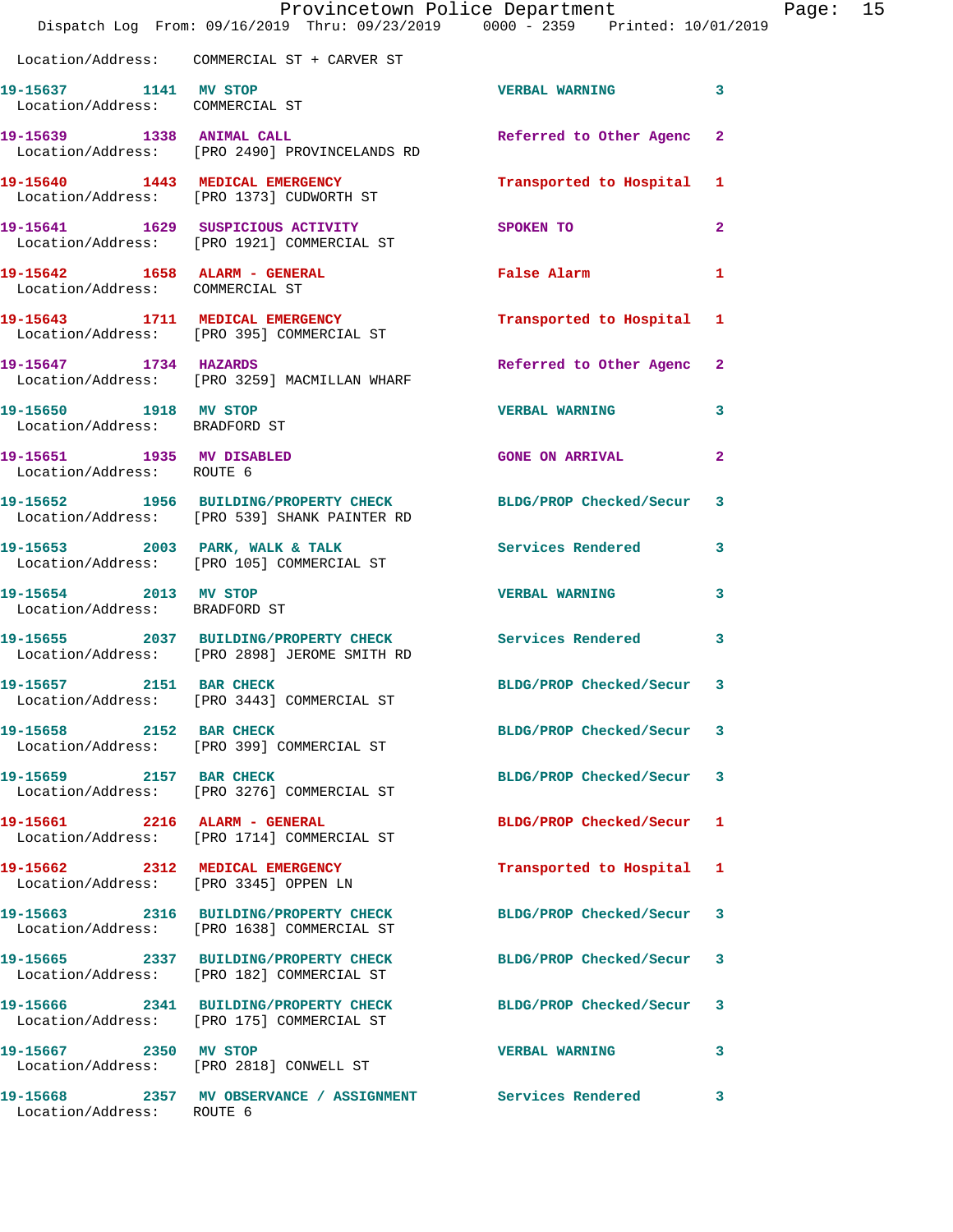| For Date: $09/23/2019$ - Monday                              |                                                                                                          |                           |                         |
|--------------------------------------------------------------|----------------------------------------------------------------------------------------------------------|---------------------------|-------------------------|
| Location/Address: [PRO 595] BRADFORD ST                      |                                                                                                          |                           |                         |
| 19-15670 0013 MV STOP<br>Location/Address: [PRO 521] ROUTE 6 |                                                                                                          | <b>VERBAL WARNING</b>     | 3                       |
| 19-15671 0030 MV STOP                                        | Location/Address: [PRO 3430] COMMERCIAL ST                                                               | <b>VERBAL WARNING</b>     | 3                       |
|                                                              | 19-15672 0035 BUILDING/PROPERTY CHECK<br>Location/Address: [PRO 1952] COMMERCIAL ST                      | BLDG/PROP Checked/Secur 3 |                         |
|                                                              | 19-15673 0058 MV OBSERVANCE / ASSIGNMENT Services Rendered 3<br>Location/Address: BRADFORD ST + RYDER ST |                           |                         |
| 19-15675 0123 MV STOP                                        | Location/Address: [PRO 606] CONWELL ST                                                                   | Citation / Warning Issu 3 |                         |
|                                                              | 19-15676 0151 BUILDING/PROPERTY CHECK<br>Location/Address: [PRO 526] RYDER ST EXT                        | Services Rendered         | $\mathbf{3}$            |
| 19-15677 0217 MV STOP                                        | Location/Address: [PRO 3004] BRADFORD ST                                                                 | <b>VERBAL WARNING</b>     | 3                       |
|                                                              | 19-15678 0249 BUILDING/PROPERTY CHECK<br>Location/Address: [PRO 3259] MACMILLAN WHARF                    | <b>Services Rendered</b>  | $\mathbf{3}$            |
|                                                              | 19-15679 0302 BUILDING/PROPERTY CHECK<br>Location/Address: [PRO 379] COMMERCIAL ST                       | BLDG/PROP Checked/Secur 3 |                         |
| Location/Address: [PRO 521] ROUTE 6                          | 19-15680 0331 BUILDING/PROPERTY CHECK                                                                    | <b>Services Rendered</b>  | 3                       |
| Location/Address: [PRO 3672] ROUTE 6                         | 19-15681 0549 MV OBSERVANCE / ASSIGNMENT Services Rendered                                               |                           | 3                       |
| Location/Address: ROUTE 6                                    |                                                                                                          |                           | 3                       |
|                                                              | 19-15683 0654 FLIGHT COVERAGE<br>Location/Address: [PRO 516] RACE POINT RD                               | Services Rendered         | 3                       |
|                                                              | 19-15684 0724 BUILDING/PROPERTY CHECK<br>Location/Address: [PRO 2977] COMMERCIAL ST                      | Services Rendered         | $\overline{\mathbf{3}}$ |
|                                                              | 19-15685 0745 BUILDING/PROPERTY CHECK<br>Location/Address: [PRO 3259] MACMILLAN WHARF                    | <b>Services Rendered</b>  | 3                       |
| 19-15686 0814 AT SCHOOL                                      | Location/Address: [PRO 569] WINSLOW ST                                                                   | <b>Services Rendered</b>  | 3                       |
| 19-15687 0843 LOST WALLET                                    | Location/Address: [PRO 542] SHANK PAINTER RD                                                             | <b>Services Rendered</b>  | 3                       |
| Location/Address: [PRO 2513] ROUTE 6                         | 19-15688 0854 MV OBSERVANCE / ASSIGNMENT Services Rendered                                               |                           | 3                       |
| Location/Address: COMMERCIAL ST                              |                                                                                                          |                           | 3                       |
| 19-15690 0944 911 - GENERAL                                  | Location/Address: [PRO 63] BRADFORD ST EXT                                                               | Services Rendered         | 1                       |
| 19-15691 0955 ASSIST CITIZEN                                 | Location/Address: [PRO 1419] PLEASANT ST                                                                 | Services Rendered         | 3                       |
| 19-15692 1037 MV COLLISION                                   | Location/Address: [PRO 3216] COMMERCIAL ST                                                               | Services Rendered         | 1                       |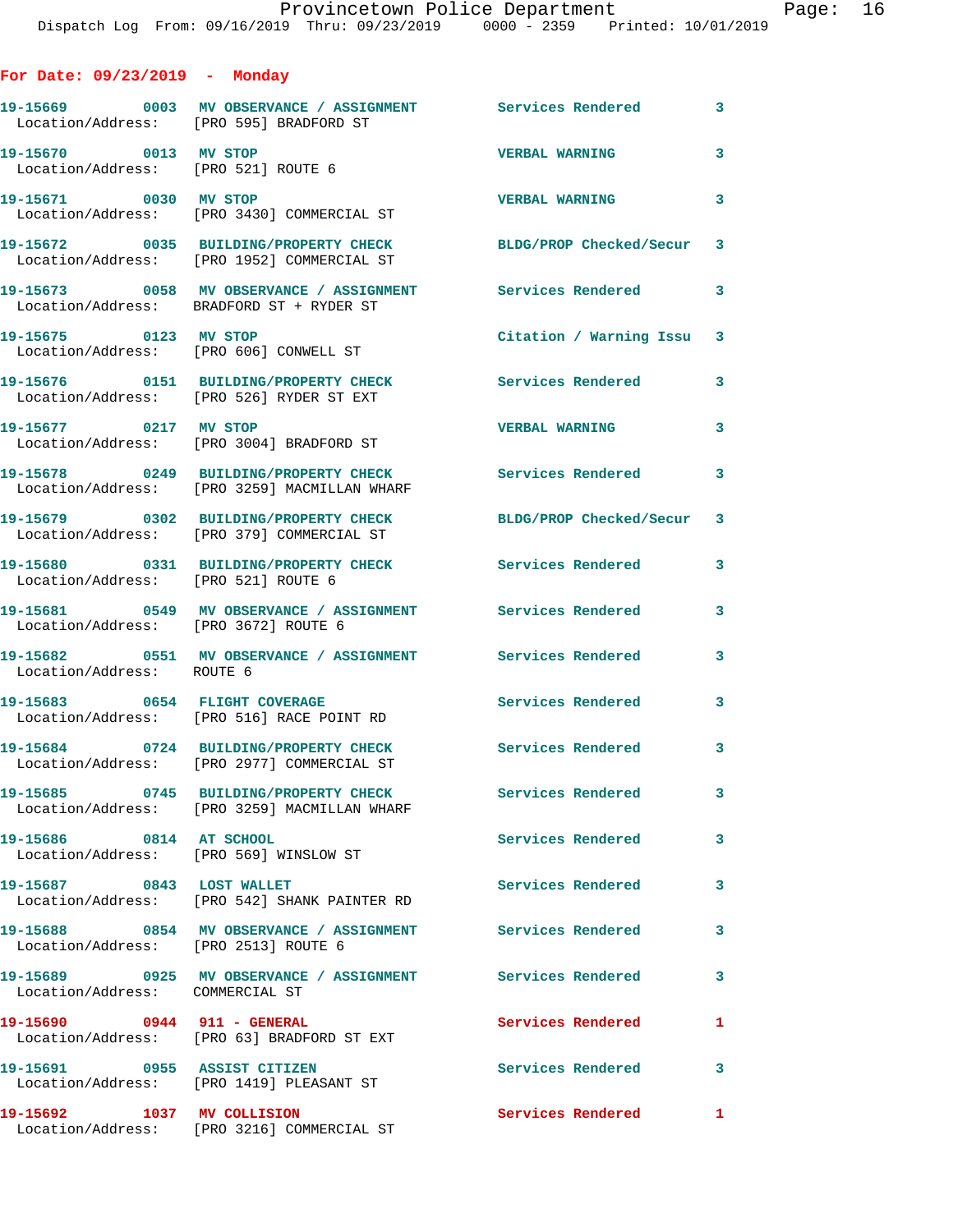Dispatch Log From: 09/16/2019 Thru: 09/23/2019 0000 - 2359 Printed: 10/01/2019

| 19-15693 1121 ANIMAL CALL                                           | Location/Address: [PRO 2520] PRINCE ST                                                   | SPOKEN TO                 | $\overline{2}$ |
|---------------------------------------------------------------------|------------------------------------------------------------------------------------------|---------------------------|----------------|
| 19-15695 1135 TRESPASS                                              | Location/Address: [PRO 1921] COMMERCIAL ST                                               | <b>GONE ON ARRIVAL</b>    | $\overline{2}$ |
| 19-15696 1150 LOST PROPERTY                                         | Location/Address: [PRO 3726] CARVER ST                                                   | Services Rendered 3       |                |
|                                                                     | 19-15697 1209 BUILDING/PROPERTY CHECK<br>Location/Address: [PRO 2483] COMMERCIAL ST      | BLDG/PROP Checked/Secur 3 |                |
| 19-15698 1209 LOST IPHONE/ID                                        | Location/Address: [PRO 542] SHANK PAINTER RD                                             | Services Rendered 3       |                |
| 19-15699 1244 MEDICAL EMERGENCY<br>Location/Address: OLD COLONY WAY |                                                                                          | Transported to Hospital 1 |                |
| 19-15701 1321 MV STOP                                               | Location/Address: [PRO 2479] ROUTE 6                                                     | Citation / Warning Issu 3 |                |
|                                                                     | 19-15700 1324 MV OBSERVANCE / ASSIGNMENT<br>Location/Address: RACE POINT RD + NELSON AVE | Services Rendered         | 3              |
|                                                                     | 19-15702 1449 SERVICE CALL - POLICE<br>Location/Address: [PRO 488] MAYFLOWER ST          | <b>Services Rendered</b>  | 3              |
|                                                                     | 19-15703 1456 COMPLAINT - GENERAL<br>Location/Address: [PRO 516] RACE POINT RD           | SPOKEN TO                 | 3              |
|                                                                     | 19-15704 1518 SUSPICIOUS ACTIVITY<br>Location/Address: [PRO 525] COMMERCIAL ST           | SPOKEN TO                 | $\overline{2}$ |
|                                                                     | 19-15705 1608 PARK, WALK & TALK<br>Location/Address: [PRO 105] COMMERCIAL ST             | No Action Required        | 3              |
| 19-15706 1616 MEDICAL EMERGENCY                                     | Location/Address: [PRO 440] HARRY KEMP WAY                                               | Transported to Hospital 1 |                |
| 19-15707 1635 ASSIST CITIZEN                                        | Location/Address: [PRO 542] SHANK PAINTER RD                                             | Services Rendered 3       |                |
| 19-15708 1705 MV COMPLAINT                                          | Location/Address: [PRO 1953] COMMERCIAL ST                                               | GONE ON ARRIVAL 2         |                |
| 19-15709 1712 TRESPASS                                              | Location/Address: [PRO 300] COMMERCIAL ST                                                | SPOKEN TO                 | $\mathbf{2}$   |
| 19-15710 1712 911 - GENERAL                                         | Location: WOOD END LIGHT HOUSE                                                           | Services Rendered         | $\mathbf{1}$   |
|                                                                     | 19-15711 1716 ALARM - GENERAL<br>Location/Address: [PRO 3189] MEADOW RD                  | <b>Services Rendered</b>  | 1              |
|                                                                     | 19-15712 1721 MEDICAL EMERGENCY<br>Location/Address: [PRO 300] COMMERCIAL ST             | <b>PATIENT REFUSAL</b>    | 1              |
| 19-15714 1819 MV STOP                                               | Location/Address: [PRO 729] BRADFORD ST                                                  | <b>VERBAL WARNING</b>     | 3              |
| 19-15715 1837 MV COMPLAINT                                          | Location/Address: [PRO 526] RYDER ST EXT                                                 | Could Not Locate          | $\overline{2}$ |
| 19-15716 1901 MV STOP                                               | Location/Address: [PRO 1892] SHANK PAINTER RD                                            | <b>VERBAL WARNING</b>     | 3              |
| 19-15717 2016 MV STOP                                               | Location/Address: BRADFORD ST + CONWELL ST                                               | <b>VERBAL WARNING</b>     | 3              |
|                                                                     | 19-15718 2038 MV OBSERVANCE / ASSIGNMENT Services Rendered 3                             |                           |                |